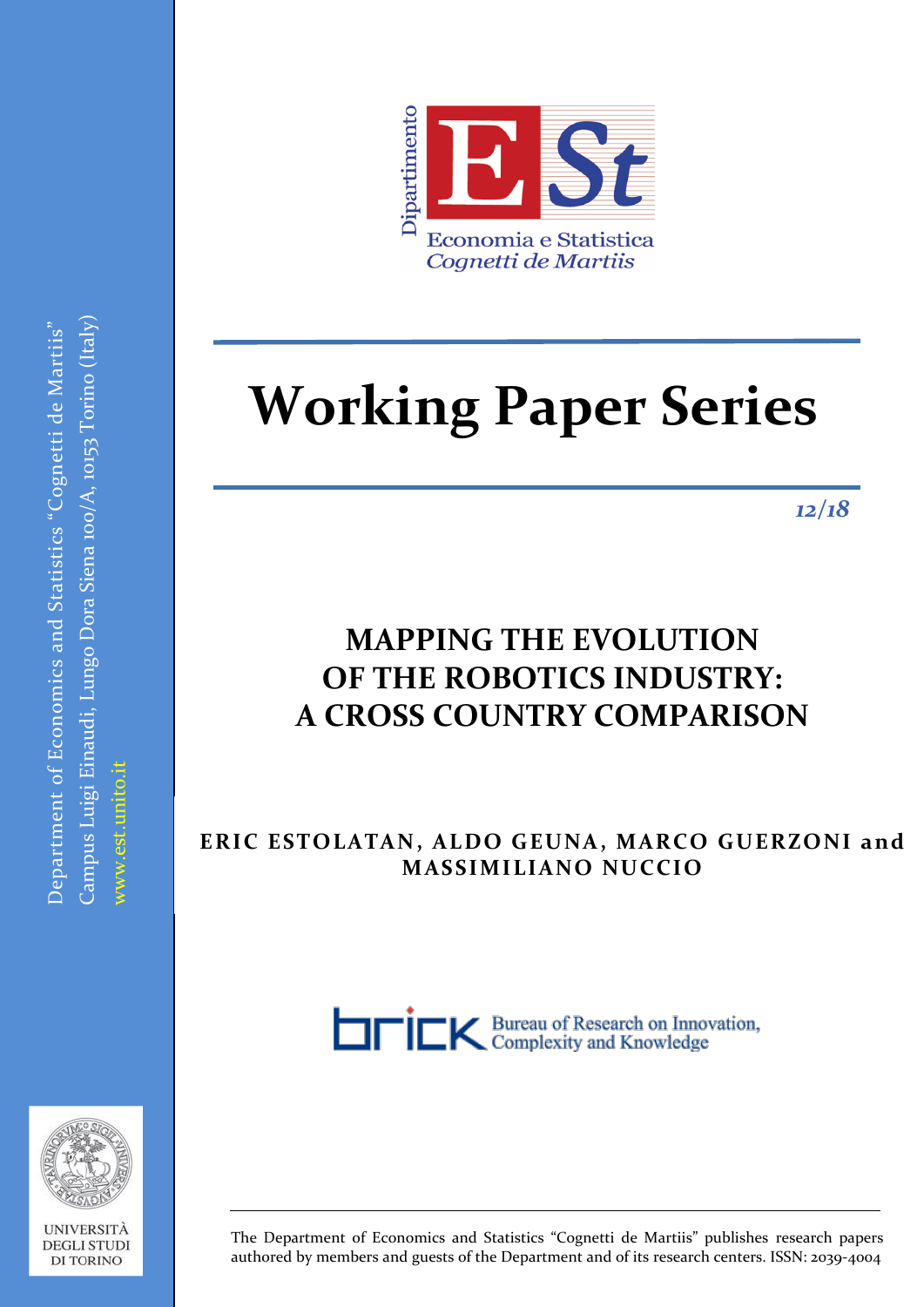**LEI&BRICK Working Paper 05/2018 www.brick.carloalberto.org**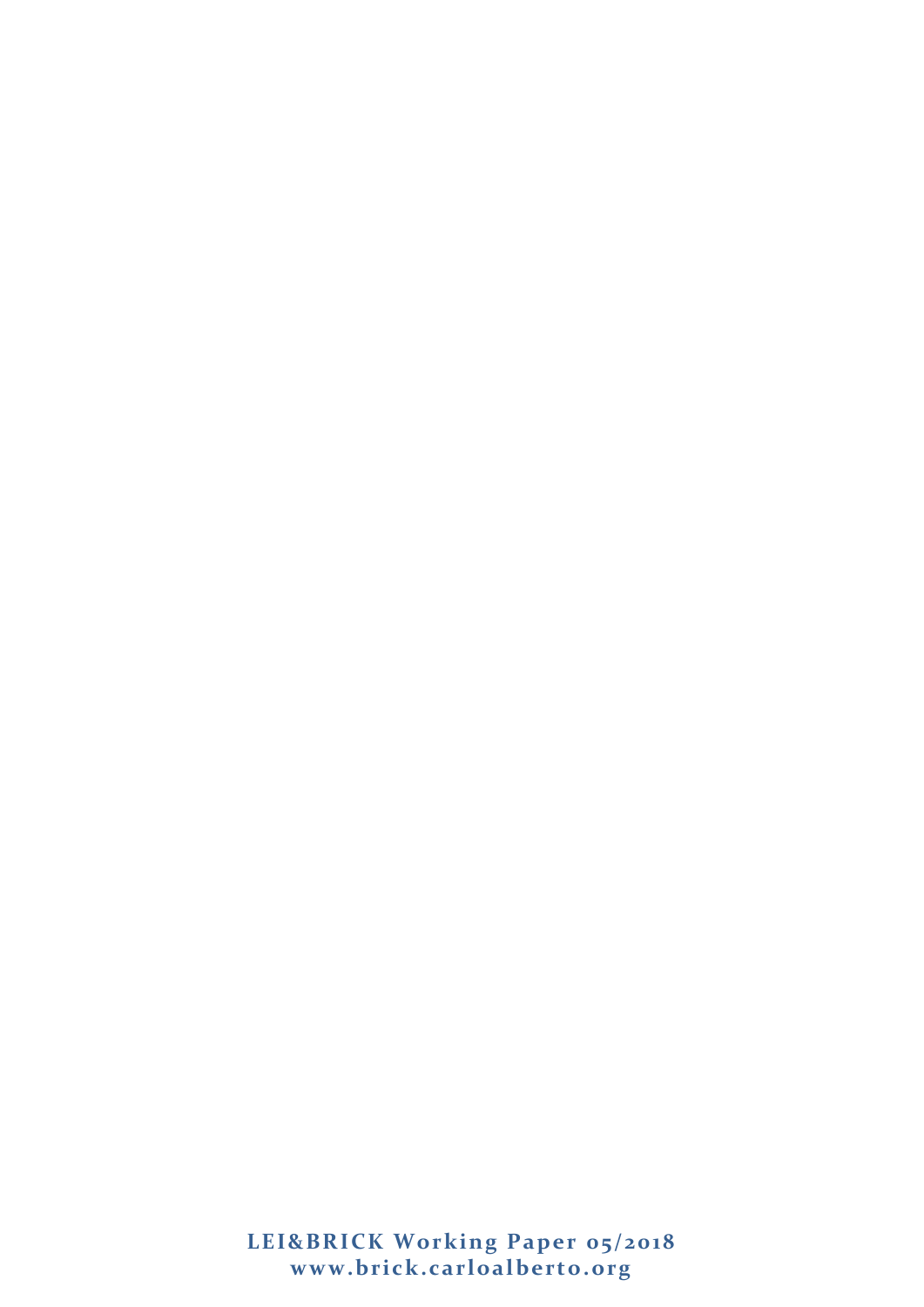# **Mapping the Evolution of the Robotics Industry: A cross country comparison**

**Eric Estolatan** 

*Department of Economics and Statistics Cognetti De Martiis, University of Torino*

# **Aldo Geuna**

*Department of Economics and Statistics Cognetti De Martiis, University of Torino BRICK, Collegio Carlo Alberto*

# **Marco Guerzoni**

*Department of Economics and Statistics Cognetti De Martiis, University of Torino BRICK, Collegio Carlo Alberto*

# **Massimiliano Nuccio**

*RENIR Research Network on Industrial Resilience, Collegio Carlo Alberto Department of Economics and Statistics Cognetti De Martiis, University of Torino*

#### **Acknowledgements**

Authors would like to thank ASPEN Institute Italia for the reference to some data from the report: *Digital disruption and the transformation of Italian manufacturing* by Geuna A., Guerzoni, M., Nuccio M., Pammolli F. and Rungi A. (2017) available at: [https://www.aspeninstitute.it/aspenia-online/article/digital](https://www.aspeninstitute.it/aspenia-online/article/digital-disruption-and-manufacturing-transformation-italian-case-study)[disruption-and-manufacturing-transformation-italian-case-study](https://www.aspeninstitute.it/aspenia-online/article/digital-disruption-and-manufacturing-transformation-italian-case-study)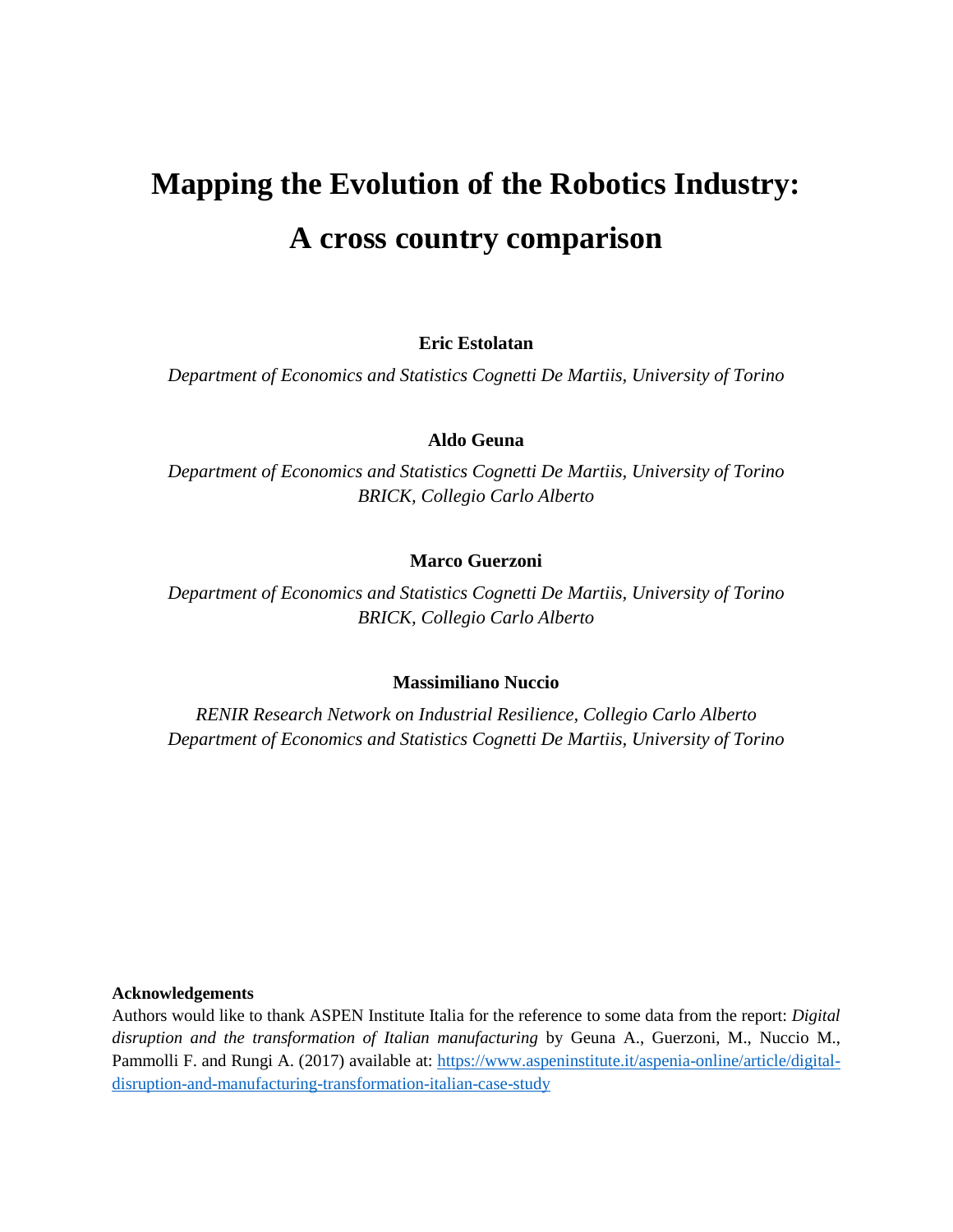# **Abstract**

Industry 4.0 may be regarded as an emerging approach to the adoption of next-generation robotics for industrial applications. Our study sheds light on the current state of robotics, with a particular focus on robots for industrial applications. The research combines publicly-available information from company press releases, news articles, peer-reviewed journals and trade and industry reports.

The paper is organized in four sections. Section 1 discusses some definitions of robotics and robotics subclasses, and various robotics classifications. Sections 2 and 3 provide a snapshot of demand and supply of robotics, and offers some insights into select regional markets and global technological trends. Section 4 describes the challenges and opportunities surrounding robotics and Industry 4.0, and the future impact of these technologies.

*JEL Codes:O33, L52, L63 Keywords: robotics, Industry 4.0, cyber-physical systems, industrial robots, co-bots*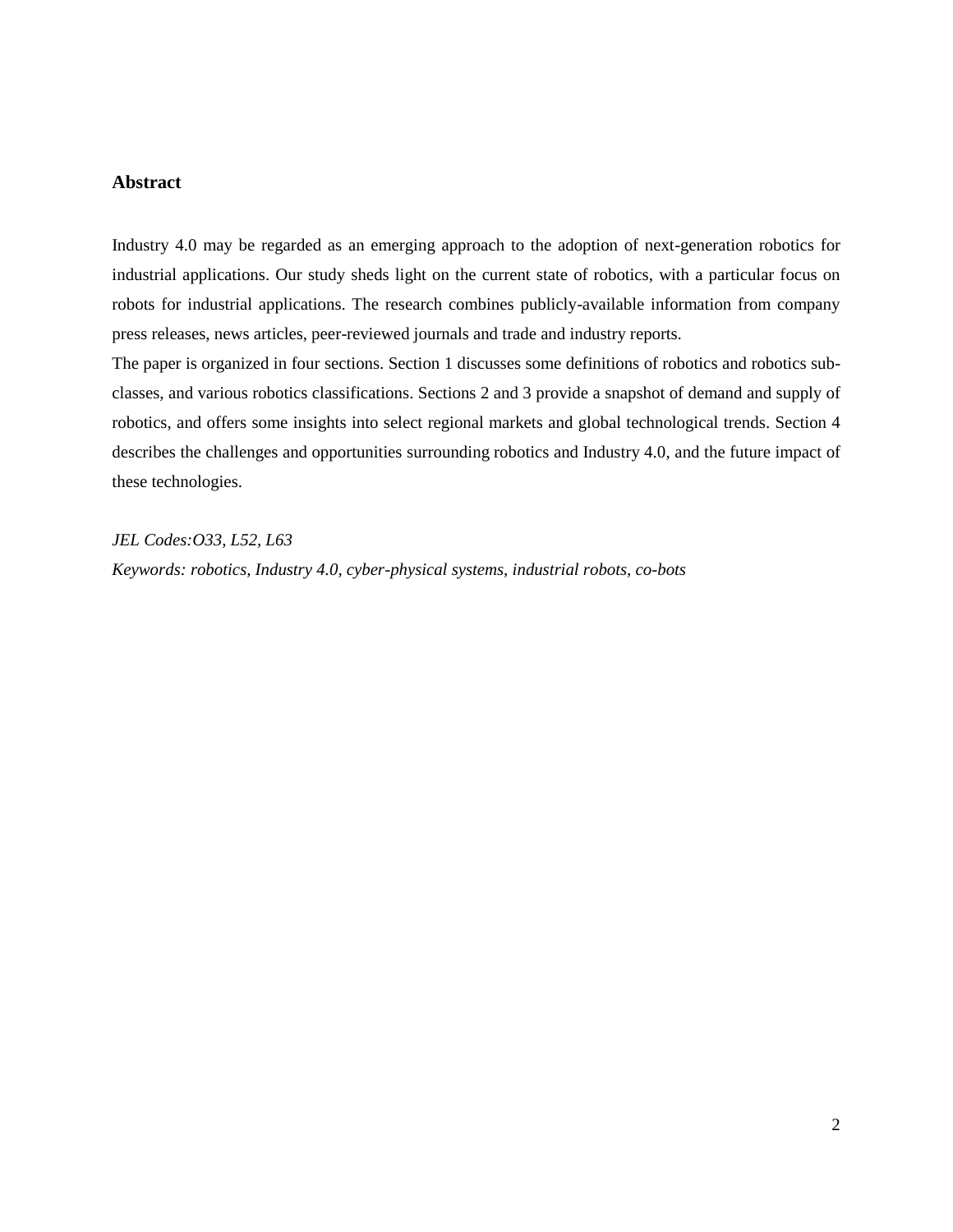#### **1. Introduction: the rise of cyber-physical systems**

Digital technology has the potential to re-shape current industrial processes at a magnitude comparable to previous industrial revolutions. The first one which occurred the XIX century was characterized by steam and water; the second at the beginning of the XX century was related to electricity and moving assembly line, which steered mass production; with the third revolution of the 1980s we shift from the analog to the digital technologies. In his 2016 book, *The Fourth Industrial Revolution*, Klaus Schwab, Founder and Executive Chairman of the World Economic Forum, alludes to another phase of human production not only characterized by smarter and autonomous automation, but based on the complete integration of the cyber and physical dimensions. The so-called fourth revolution has the potential to transform not only the way things are produced and distributed but also the dynamics of customer engagement, value creation, management and regulation (Kagermann et al., 2013; Schwab, 2017).

Both industry analysts and observers associate the idea of the forthcoming industrial revolution to contemporary developments in German manufacturing (Kagermann et al., 2013). The huge interest in Industry 4.0 is influenced by the significant productivity gains expected from its full realization (see Table 1).

|                                |      | <b>Estimate (in billions EUR)</b> |             | Productivity gains (%) |             |
|--------------------------------|------|-----------------------------------|-------------|------------------------|-------------|
| <b>Source</b>                  | Year |                                   |             |                        |             |
|                                |      | Lower-bound                       | Upper-bound | Lower-bound            | Upper-bound |
| Deutsche Bank Research         | 2014 | 267                               | 267         | 30.0                   | 30.0        |
| Bauer, et.al.                  | 2015 | 78                                | 78          | <b>NA</b>              | <b>NA</b>   |
| <b>Boston Consulting Group</b> | 2015 | 90                                | 150         | 15.0                   | 25.0        |

**Table 1.** Industry 4.0 productivity gains in Germany by 2025

Source: Deutsche Bank Research (2014); Boston Consulting Group (2015); Bauer, et al. *in* Hermann, et al. (2015).

Since buzzwords emerge faster than the innovation waves they describe, conceptualization of Industry 4.0 remains vague although it can be considered the result of convergence among the advances made in several related information and communication technologies (ICTs) and in computer science (CS) (Monostori, 2014) such as artificial intelligence (AI), cloud computing, the Internet of things (IoT) and their accompanying robotics, sensor technologies, additive manufacturing and traditional manufacturing.

In an Industry 4.0 environment, manufacturing is envisaged to feature new machine systems called **cyberphysical systems** (or **CPS**) which emanate from the interaction of algorithms and AI enabled by physical machines. CPS have self-prediction capabilities and self-awareness which allow intelligent production capabilities on the shop floor ('smart factories'). Understanding of tasks by autonomous systems in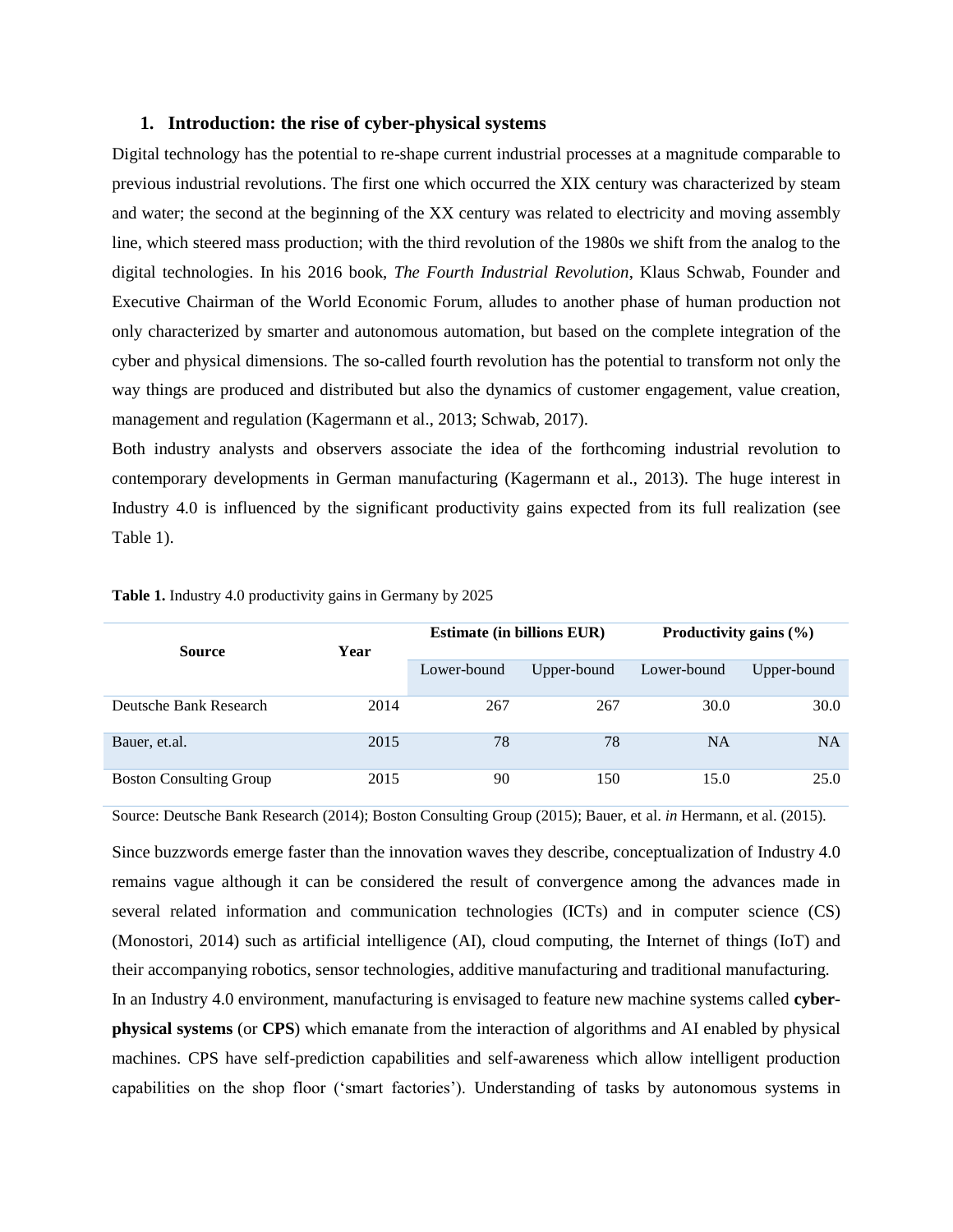Industry 4.0 is based on explicitly represented knowledge about the machine, the task and the environment in the absence of detailed programming and human control, and enabling more flexible production processes (Rosen et al., 2015) and capabilities for customizable, small-lot production (Brettel et al., 2014).

In combining the abovementioned concepts Industry 4.0 can be regarded as a collective term for technologies and concepts in the organization of the value chain (Hermann et al., 2016). Within the modular structured Industry 4.0 smart factories, CPS monitor physical processes, create virtual copies of the physical world and make decentralized decisions. CPS communicate and cooperate with each other and with humans in real time, over the IoT, while the Internet of services (IoS) offers both internal and cross-organizational services that can be utilized by all members of the value chain.

Against this background, the increasing importance of robotics developments for realizing the Industry 4.0 future is quite clear.

#### **2. Robotics: Definition and technologies**

Robotics has advanced significantly since the first mechanical systems were conceived. Various technological breakthroughs in engineering, CS, information technology, and related sciences have pushed technical feasibility, and allowed various stakeholders to extend the potential of robots.

However, the concept of robots remains nebulous – as Joe Engelberger, regarded as the father of the industrial robot, once said: "I can't define a robot, but I know one when I see one." (reported in [Carlisle,](http://ieeexplore.ieee.org/abstract/document/844134/)  [2000\)](http://ieeexplore.ieee.org/abstract/document/844134/). Finding an all-encompassing definition of a robot remains problematic since form-factors, intelligence and purpose vary significantly (Wilson, 2015). Depending on the informant, the definition changes: it might be the mechanical system placed behind a work fence in which case an autonomous vehicle is not a robot; it might be a contraption that displays autonomy and an ability to respond physically, or it might be an entire system of machines working together on the shop floor (Pearson, 2015).

The above developments increase the problem related to the definition of a robot: artificially-intelligent agents (AIAs) (e.g. software robots) are contentious for roboticists and industry stakeholders with some maintaining that a robot requires a **physical embodiment** (Wilson, 2015; Pearson, 2015; Perlongo, 2016). As a result, the term 'robot' can be overused with untrained industry observers quick to attach the label to any new technological development (Perlongo, 2016). Potential users are wary of the adoption of robots – their productivity gains are unproven, and older systems are more reliable (Leitão 2009; Brettel et al., 2014).

The International Organization for Standardization (ISO) and the United Nations Economic Commission for Europe (UNECE) through 2012 ISO-Standard 8373 define a robot loosely as a reprogrammable,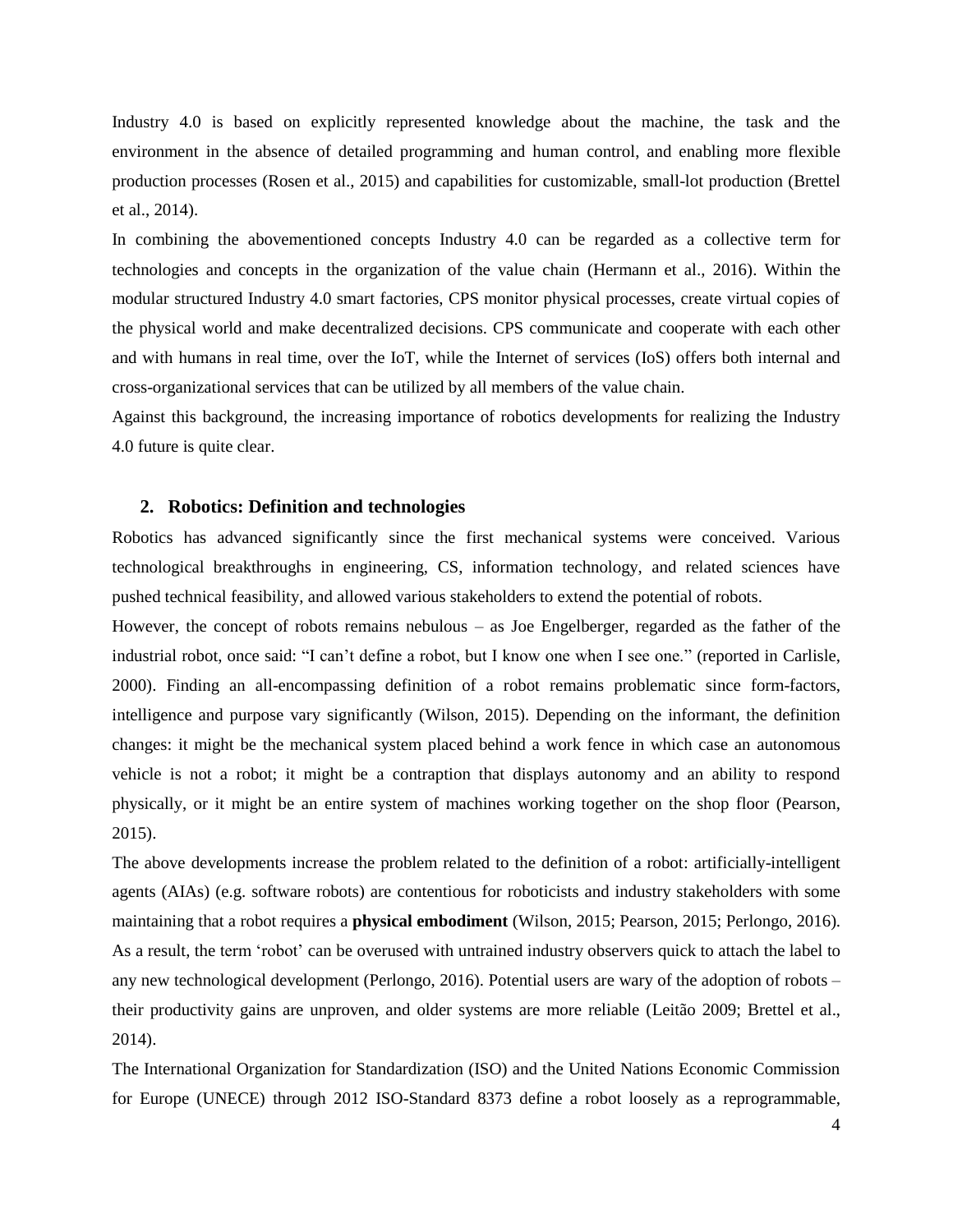multifunctional manipulator designed to move material, parts, tools or specialized devices through variable programmed motions, for the performance of a variety of tasks which also acquire information from the environment and respond intelligently. The International Federation of Robotics (IFR), the sector's main special-interest organization, and other national industry associations, such as the US Robotics Industries Association (RIA) and the UK British Automation & Robot Association (BARA) espouse a similar definition [\(BARA, 2017b](http://www.bara.org.uk/definition-of-robots.html); [IFR, 2017;](https://ifr.org/standardisation) [RIA, 2017\)](https://www.robotics.org/robotic-content.cfm/Robotics/Industrial-Robot-Industry-and-All-It-Entails/id/142).

Various but related developments in hardware and software technologies, academic research and the industry itself have enabled a sustained expansion of nascent sub-sectors such as related to advanced industrial and practical applications. For instance, software systems refinements allow robots to not only interact physically with the environment but also modify it. In addition, installation of wide functional scope enables robots to become viable solutions in populated areas, and in almost any environment (air, land, sea space) and for any purpose (e.g. surgery, laboratory research, defense, and mass production of consumer and industrial goods) (Boston Consulting Group, 2015; Deloitte Consulting UK, 2015).

The continued advancements in robotics can be regarded as positive for the future workplace: as better robots are developed, they are able to perform tasks that are highly dangerous (i.e. nuclear power plant decontamination), repetitive, stressful, labor-intensive (i.e. welding) or menial for human agents. Furthermore, robots promise cost-efficiencies and greater accuracy and reliability relative to human agents (ABB Group, 2016; PwC, 2017).

# *2.1 Classifications by mechanical structures: Technological perspective*

Robots vary widely in their users and suppliers and in their technologies and mechanisms. However, it is generally agreed that a robot must have the following capabilities: sensing, intelligence and motion. The interaction of these capabilities, the so-called **"sense-think-act" formula**, allows robots to perform tasks without external stimuli, thereby giving them autonomy – the technology's distinguishing feature.

| <b>Ability</b> | <b>Definition</b>                                                                                                                                                                                                               |
|----------------|---------------------------------------------------------------------------------------------------------------------------------------------------------------------------------------------------------------------------------|
| Sensing        | Robots employ sensing technology to acquire information about their environment.                                                                                                                                                |
| Intelligence   | Robots process information captured through sensor technology, and produce<br>outputs for decision making, coordination and control.                                                                                            |
| <b>Motion</b>  | Robots follow instructions automatically that are pre-programmed or generated in<br>real-time based on sensor input to perform a deliberate, controlled and repetitive<br>mechatronic action including point-to-point mobility. |

| Table 2. Robotics capabilities and definitions |
|------------------------------------------------|
|------------------------------------------------|

Source: ABI Research, 2016*.*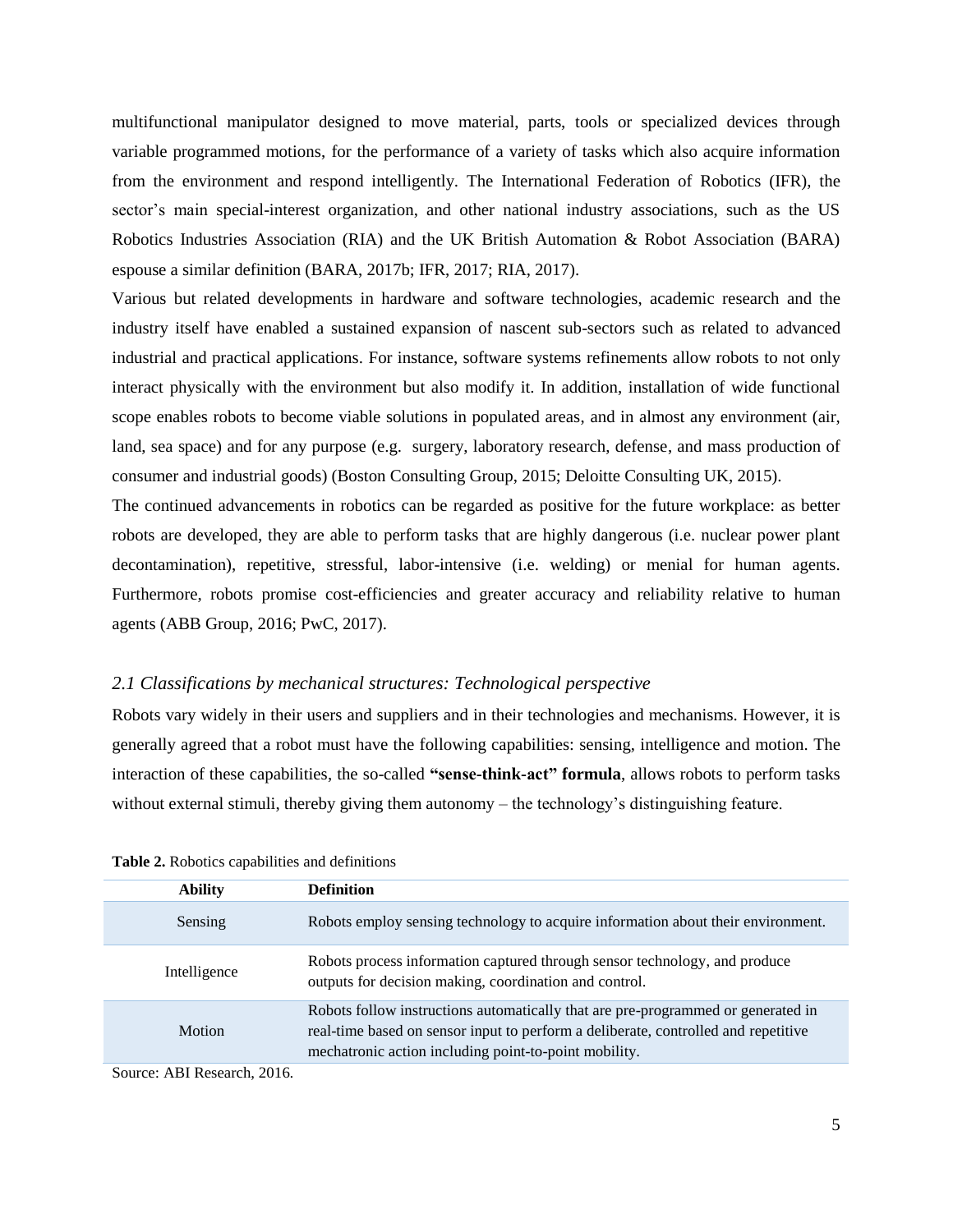While there are innumerable possible combinations of hardware and software that can be regarded robots, the construction of all machine systems shares a number of core components including sensors, end effectors and control systems (Consortium on Cognitive Science Instruction, 2017).

Robot sensors allow the robot to 'perceive' its environment, and allow the entire machine system to respond appropriately. Specifically, sensors allow for monitoring of parts locations and machine orientation during production which allows the robot to compensate for any variation in the process. Some important sensor types include visual, force and torque, speed and acceleration, tactile, and distance sensors (although the majority of industrial robots utilize only binary sensing) (USLegal, 2017). More complex sensor types include light detection and ranging (LIDAR) sensors which use lasers to construct three-dimensional maps of the robot's environment, high frequency sounds-based supersonic sensors, and accelerometers and magnetometers which allow the robot to sense its movement relative to the Earth's gravity and magnetic field (Consortium on Cognitive Science Instruction, 2017).

Robots (particularly robots in industrial applications) require an end-effector or an end-of-arm tooling (EOAT) attachment to hold and manipulate either the tool performing the process, or the piece upon which the process is being performed (MHI, 2017). The most common end-effectors are general-purpose grippers, the most common among them being finger grippers with often have two opposing fingers or three fingers in a lathe-chuck position; the grippers' strengths are augmented by pneumatics and hydraulics and may be equipped with sensory capabilities (through additional sensors) (BARA, 2017a; Consortium on Cognitive Science Instruction, 2017; USLegal, 2017). While these components are coordinated by the robot's controller, end-effectors require to be operated and powered independently, and require adaptation if the system is refitted for another task (US Patent and Trademark Office, 2017).

The robot's actions are directed by a combination of programming software and controls which facilitate automated functionality of the system allowing for continuous operation (MHI, 2017). Available robot control systems range from simple pre-programmed robots which perform only the simplest operations, to more complex robots which are able to respond appropriately in increasingly complicated environments (Consortium on Cognitive Science Instruction, 2017). Industry observers predict that innovations in software and AI will be crucial for the development of next-generation robots (Keisner et al., 2015). Industry stakeholders believe that the continued fall in sensor prices and the increasing availability of open-source robot software are helping to drive the technological possibilities of robots (Anandan, 2015). Robots can be classified in various ways - according to their mechanical structure and mechanisms. Some of the most common categorizations are based on the robots' mobility, shape of the work envelope (the robot's area of operations determined by its coordinate system, joint arrangement, and manipulator length), and kinematic mechanisms (the movement allowed by the joints between robot parts) (Zhang et al., 2006; Asada, 2005; Lau, 2005; Ross et al., 2010).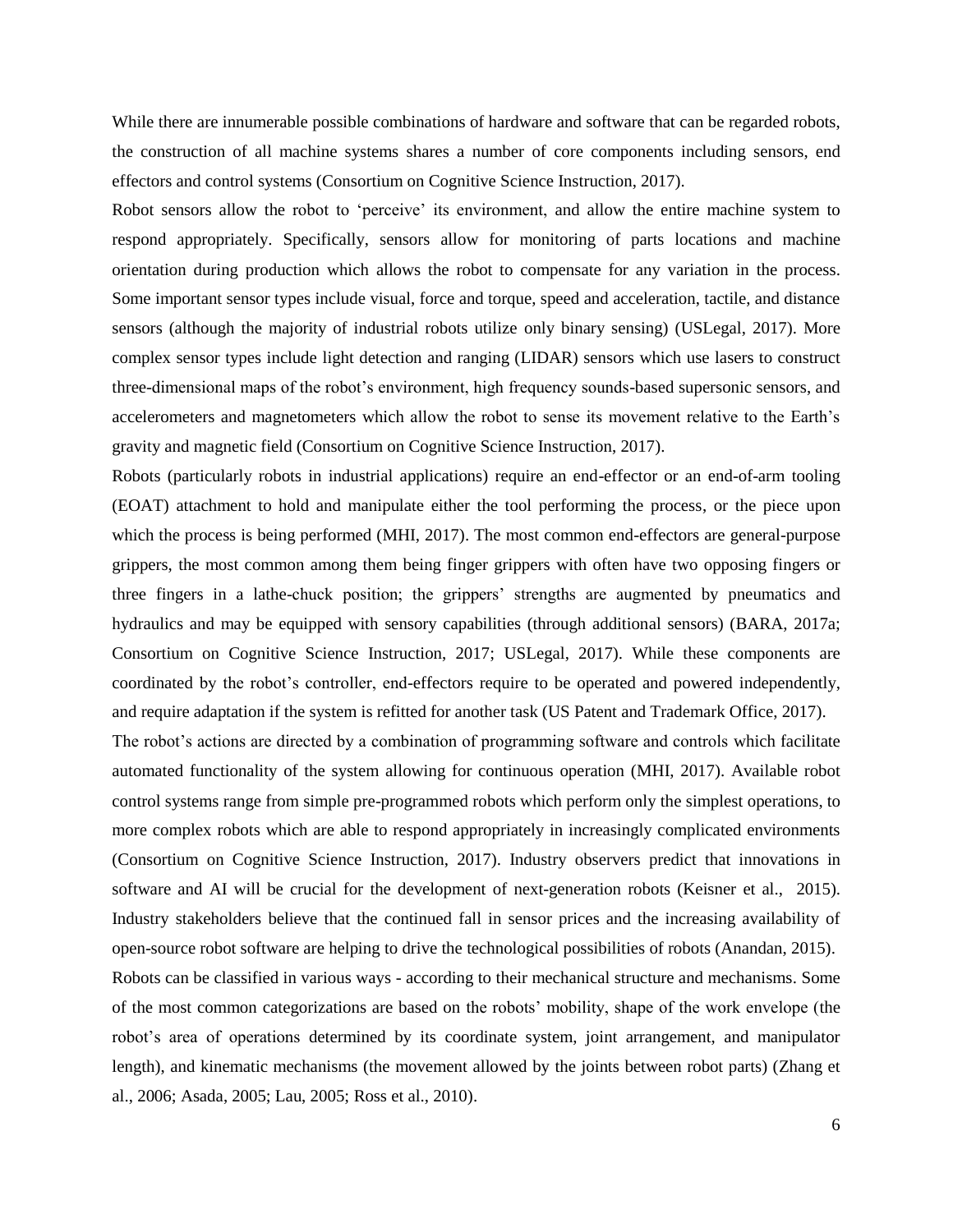Mobility-based classifications imply that the robot may be either fixed or mobile depending on its intended use (Lau, 2005). For instance, conventional robotic manipulators used in manufacturing are regarded as fixed robots. They can be moved only when the work is completed. In contrast, mobile robots are on wheeled platforms attached to tracks, or feature mobile legs. These portable systems are not restricted and can be moved according to production needs (PwC, 2014).

Classifications based on the robot's work envelope include the revolute configuration (selective compliance assembly robot arm or SCARA configuration being the most notable among its subclassifications), the Cartesian configuration, the cylindrical configuration, and the spherical configuration (Ross et [al., 2010\)](https://www.g-w.com/pdf/sampchap/9781605253213_ch02.pdf).

Robots can be classified also according to their kinematic mechanism which is the movement that a combination (called a linkage) of robot links (or rigid bodies) in a system allows [\(Asada, 2005;](file:///C:/Users/nuccio/Desktop/T2M/Aldo/Zhang,%20et.al.,%202006) [Zhang, et](https://www.cs.cmu.edu/~rapidproto/mechanisms/chpt4.html)  [al., 2006\)](https://www.cs.cmu.edu/~rapidproto/mechanisms/chpt4.html). Primitive linkages include prismatic joints (a pair of robot links makes a translational displacement along a fixed axis such that one slides over the other in a straight line) or revolute joints (pairs of links that rotate around a fixed axis (Asada, 2005) – connecting primitive joints leads to serial connections (or serial linkages). Asada (2005) explains that more sophisticated combinations can be achieved by combining primitive and serial linkages in parallel-links or series-links.

# *2.2 Classification by purpose: Industry classifications*

The IFR and the industry more generally adopt two classifications of robots: industrial robots (IR) and service robots (SR).

*Industrial robots (IR)*. An industrial robot is an automatically controlled, reprogrammable, multipurpose manipulator programmable along three or more axes, which can be either fixed or mobile for use in industrial automation applications (ISO 8373, 2012). Table 3 provides a list of the available IRs based on their mechanical structure and industrial application.

| Category                                       | <b>Description</b>                                                                                                             | Industrial application                                               |
|------------------------------------------------|--------------------------------------------------------------------------------------------------------------------------------|----------------------------------------------------------------------|
| Linear robots (Cartesian and gantry<br>robots) | Cartesian robot whose arm has<br>three prismatic joints and whose<br>axes are coincident with a Cartesian<br>coordinate system | Handling for plastic molding<br>Sealing<br>Laser welding<br>Pressing |
| <b>SCARA</b> robots                            | A robot with two parallel rotary<br>joints to provide compliance in a<br>plane                                                 | Assembly<br>Packaging                                                |

| Table 3. Industrial robots (IRs) classification by mechanical structure and application |  |  |  |  |  |  |
|-----------------------------------------------------------------------------------------|--|--|--|--|--|--|
|-----------------------------------------------------------------------------------------|--|--|--|--|--|--|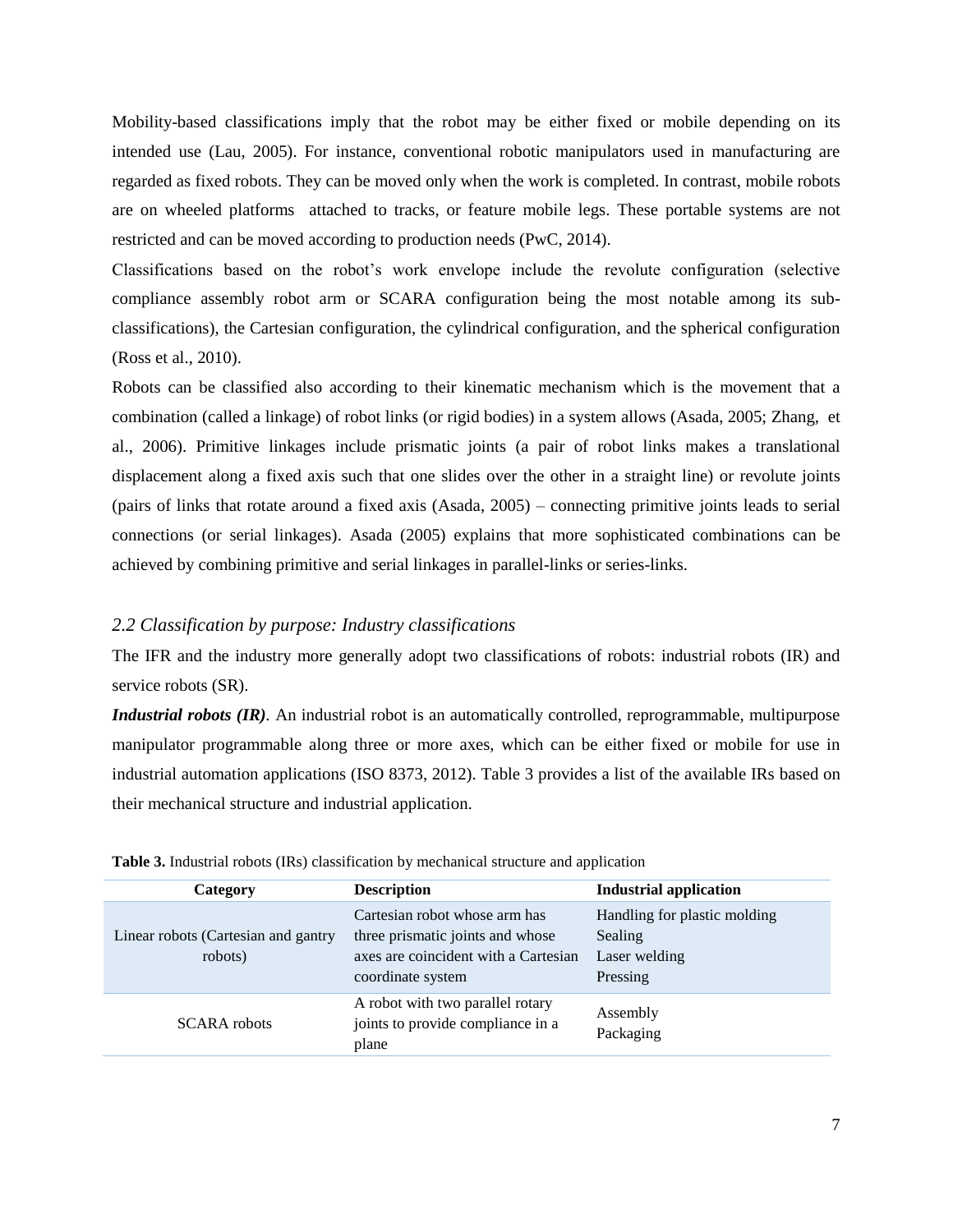| Articulated robots      | A robot whose arm has at least<br>three rotary joints, great payload<br>capacity and flexible mounting<br>possibilities for optimizing working<br>range might be combined with<br><b>SCARA</b> elements | Handling for metal casting<br>Welding<br>Painting<br>Packaging<br>Palletizing<br>Handling for forging                                          |
|-------------------------|---------------------------------------------------------------------------------------------------------------------------------------------------------------------------------------------------------|------------------------------------------------------------------------------------------------------------------------------------------------|
| Parallel robots (delta) | A robot whose arms have<br>concurrent prismatic or rotary joints                                                                                                                                        | Picking and placing<br>Assembly<br>Handling                                                                                                    |
| Cylindrical robots      | A robot whose axes form a<br>cylindrical coordinate system                                                                                                                                              | Medical robots (DNA screening,<br>forensic science, drug development<br>and toxicology)                                                        |
| Others                  |                                                                                                                                                                                                         | Robots in Hazardous Environments<br>Operations under water<br>Operations in atmospheres<br>containing combustible gases<br>Operations in space |
| Not classified          |                                                                                                                                                                                                         | Automated guided vehicles (AGVs)                                                                                                               |

Source: Strujik, 2011, International Federation of Robotics, 2015

Regarding data collection, the IFR also considers robots with their own control systems which are dedicated to other robot systems such as IR (e.g. wafer handlers that have their own control systems although part of the cleanroom system in semiconductor manufacturing) (IFR, 2016b). IFR (2016b) collects data on IRs via its member associations; national robot associations can opt to provide additional data on all types of manipulating IRs in their region.

*Service robots (SRs).* The 2012 ISO-Standard 8373 defines a SR as a robot that performs useful tasks for humans or equipment excluding industrial automation applications. SRs fall into two categories: 1) personal SRs intended for non-commercial tasks such as personal chores (e.g. domestic servant robots, automated wheelchairs, and personal mobility assistance robots), and 2) professional SRs which are made for commercial tasks and are operated by properly trained operators (e.g. robots for cleaning public places, delivery robots used in offices or hospitals, fire-fighting robots, rehabilitation and surgery robots in hospitals).

Currently, there are very few organizations that maintain comprehensive statistics on SRs (IFR, 2016a). The IFR (2016a) disclosed that it gathers SR-related information through regular mailings to SR manufacturers to obtain sales-related and application-related information.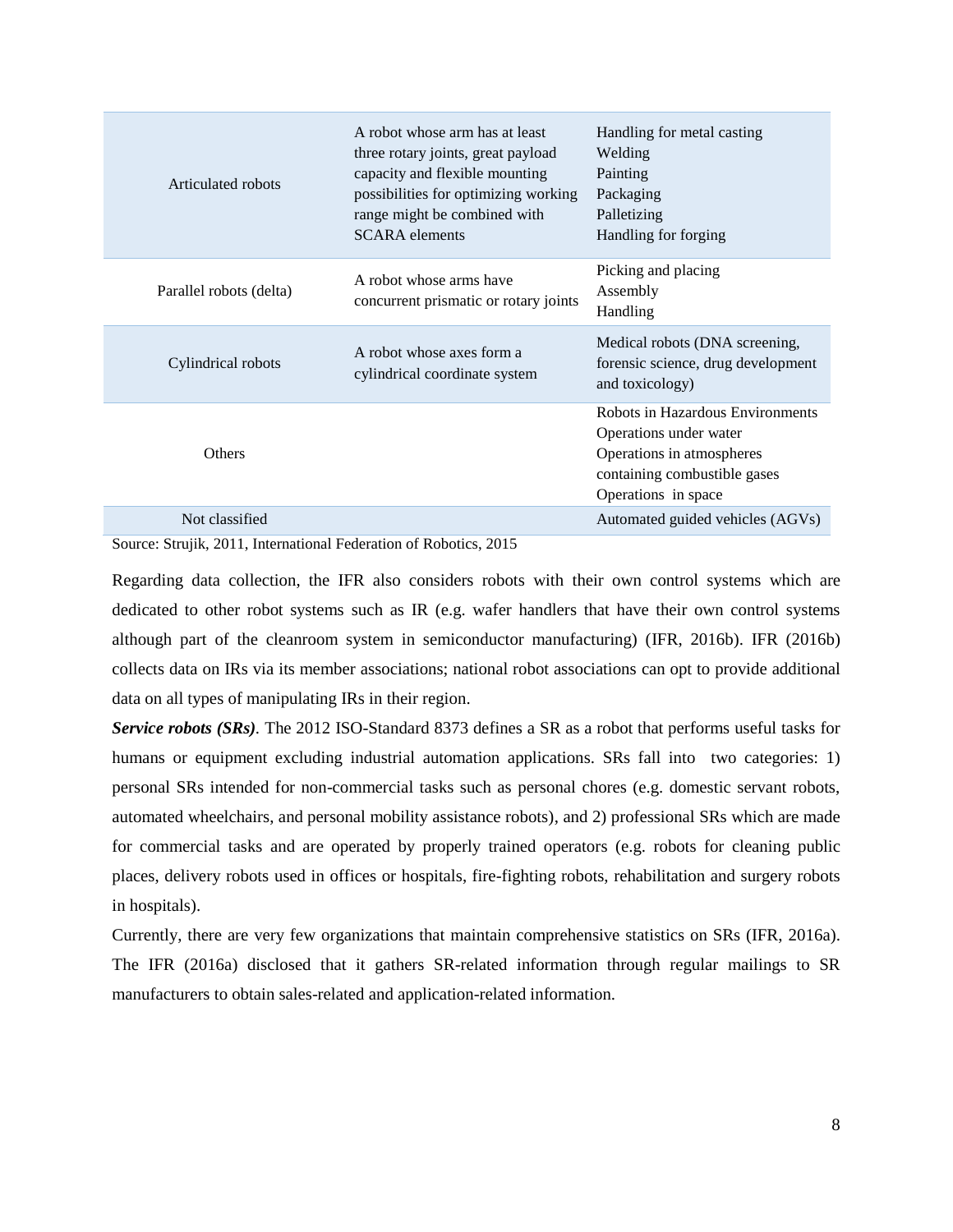#### *2.3 Emergent classifications: Interactive (Social) Robots*

Interactive robots, often used interchangeably with SRs, is an emerging sub-set of robotics that represent the vision for next-generation robotic systems. These robots are expected to be viable in human environments where various forms of interactions with human agents take place, and are intuitive, easyto-use, and responsive to user needs (Christensen et al., 2016). Because commercialization is at an early stage, IFR classifies interactive robots as either industrial robots or SRs–which latter includes captures the sub-set of social robots that exhibit social characteristics (KPMG, 2016).

While the realization of such systems remain highly challenging and restricted (ABB Group, 2016; Christensen et al., 2016), a cooperative environment between human agents and automated systems remains an attractive proposition because of its promise of distinct advantages relative to other configurations: for instance, it can combine the flexibility and adaptability of the former in complex tasks, and the consistency and high productivity in simple automated tasks (Michalos et al., 2010). Contemporary human-machine configurations in the workplace vary based on the form of support that the robot provides to the agent – often depending on the degree of assistance that the combination of sensors, actuators and data processing within the system can provide. Generally, robot systems and human agents perform their tasks either jointly or separately. The level of interaction is heavily influenced and limited by the ability of the entire environment to avoid collisions with human agents. Interactive robots promise cooperation that goes beyond collision avoidance (Krüger et al., 2009).

Current interactive robots fall into various categories: 1) robot assistant, 2) collaborative robots (co-bots), and 3) humanoid or anthropomorphic robots. Robot assistants are interactive and flexible robotic systems that provide sensor-based, actuator-based and data processing assistance (Helms et al., 2002). Designed initially by the German non-profit Fraunhofer Institute for Manufacturing Engineering and Automation (Fraunhofer Institute IPA), current-generation robot assistants are complex mechatronic systems consisting of mobile platforms with differential gear drives and energy supply for autonomous workflow (Krüger et al., 2009). They often are multifunctional, adaptable to varying automation requirements and provide interactive guidance for the user (Pew Research Center, 2014).

Collaborative robots or co-bots are human-scale, articulated robots that work directly with human agents. They were invented by Northwestern University McCormick School of Engineering professor Edward Colgate (with Michael Peshkin), and are mechanical devices that provide guidance through the use of servomotors while a human operator provides motive power (Krüger et al., 2009; Morris, 2016). In practice, the distinguishing feature of a co-bot is its ability to provide direct power support to a human agent in a strenuous task while maintaining a high level of mobility (Lau, 2005). While co-bots are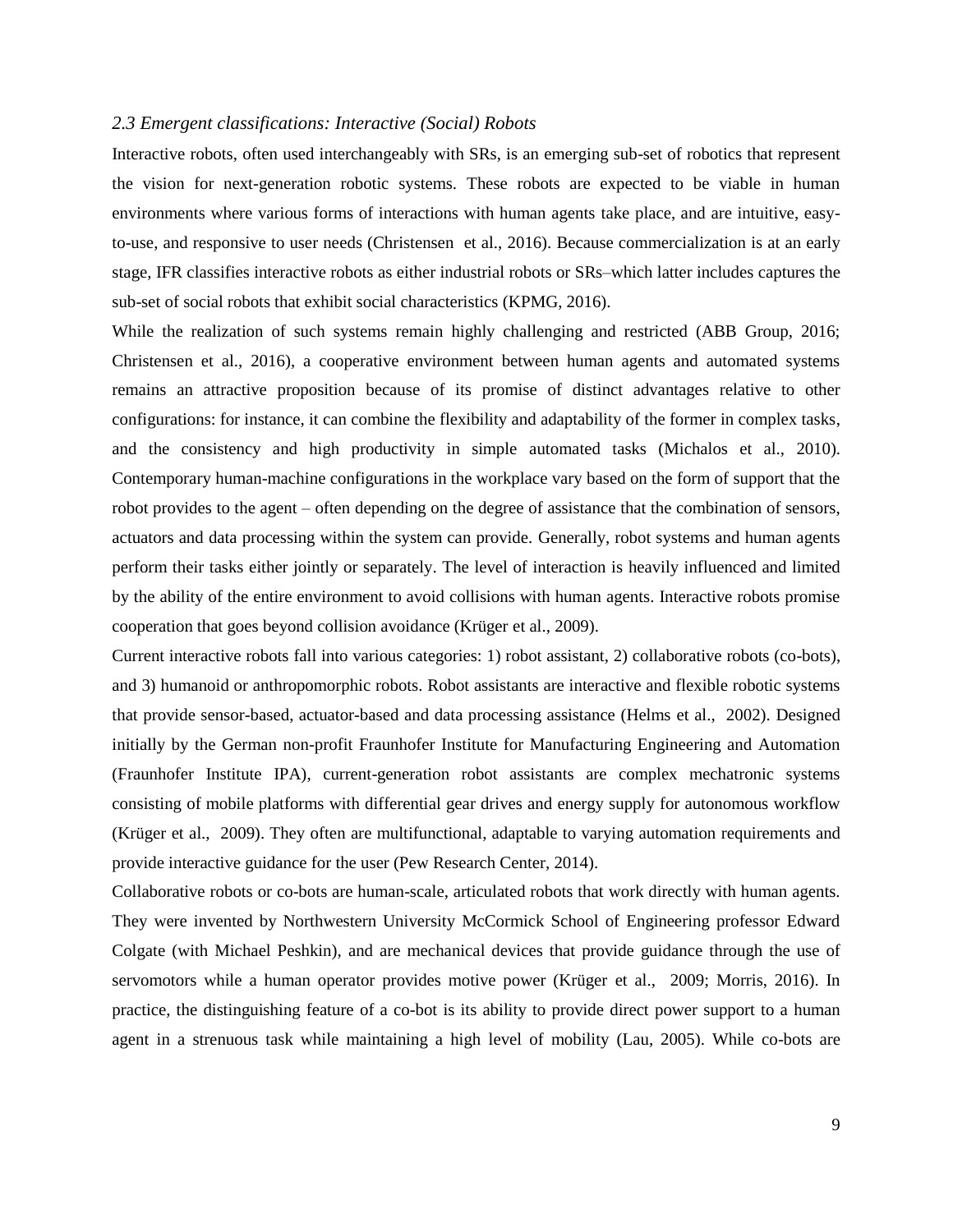employed mostly in manufacturing tasks<sup>1</sup>, they are also used for non-traditional applications such a surgery (Delnondedieu & Troccaz, 1995) (see Table 4 for a list of popular collaborative robot types). Humanoid or anthropomorphic robots act autonomously and safely, without human control or supervision. They are not designed to be solutions to specific robotic needs (in contrast to handling robots on assembly lines) but are built to work in real-world environments, interact with people and adapt to their needs (Coradeschi et al., 2006; PwC, 2017). Besides their human-inspired design, humanoid robots have a distinctive safe lightweight structure (Krüger et al., 2009). Generally, these robots are designed for applications not covered by IRs (WTEC, 2012): assembly processes where position estimation and robot accuracy are significantly below assembly tolerance, tasks where robots work closely with human agents (and may require direct interaction with them), and processes where the robot target's dimensions are relatively uncertain (Albu-Schaffer et al., 2007).

| <b>Type</b>                 | Summary                                  | <b>Applications</b>                                             |  |
|-----------------------------|------------------------------------------|-----------------------------------------------------------------|--|
|                             |                                          | Small and highly variable applications                          |  |
|                             | Incidental contact initiated by the      | Conditions requiring frequent operator                          |  |
| Power and Force Limiting    | robot is limited in energy in order not  | presence                                                        |  |
|                             | to harm the operator.                    | Machine tending                                                 |  |
|                             |                                          | Loading and unloading                                           |  |
|                             |                                          | Robotic lift assist                                             |  |
| <b>Hand Guiding</b>         | The<br>operator<br>leads<br>the<br>robot | Highly variable applications                                    |  |
|                             | movement through direct interface        | Limited or small-batch productions                              |  |
| Speed and Separation        | reduces<br>Robot<br>speed<br>when<br>an  | Simultaneous tasks                                              |  |
| Monitoring                  | obstruction is detected                  | Direct operator interface                                       |  |
|                             | Co-bot responds promptly (stopping)      | Direct part loading or unloading                                |  |
| Safety-rated Monitored Stop | or moving) in the presence of its        | Work-in-process inspections                                     |  |
|                             | operator                                 | and separation<br>monitoring<br>Speed<br>(stand-still function) |  |

**Table 4**. Prominent types of collaborative robots

Source: Robotic Industries Association, 2014

 $\overline{a}$ 

<sup>&</sup>lt;sup>1</sup> The employment of co-bots in industrial applications particularly in the automotive sector, is explored in later sections.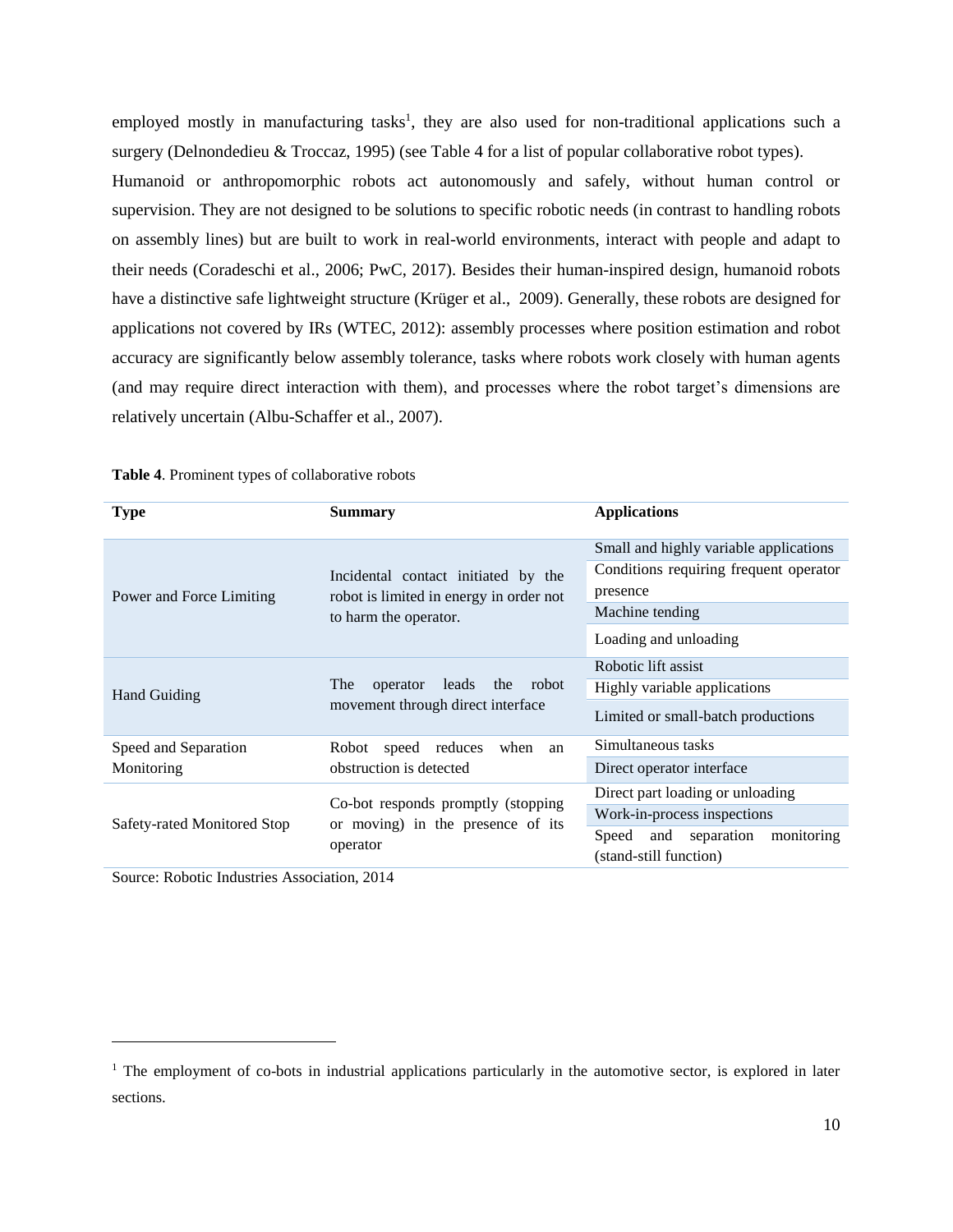#### **3 Robotics: market trends the global landscape**

#### *3.1 Rising demand*

The robotics industry has experienced rapid growth in recent years. Robotics expert Frank Tobe's industry-dedicated Robot Report database provides snapshots of firm and research institution populations in 2012 and 2015 which demonstrate the sector's rapid growth.

IFR 2016 unit sales data suggest that 74% of global robot sales are attributable to five countries. China continues to be the largest robotics market with an installed install count of 87,000 industrial robots in 2016 (+27% on 2015). South Korea is the second-largest market with peak unit sales of about 41,400 units (8% more than in 2015) while Japan is the third-largest with peak sales of approximately 38,600 units (IFR, 2017). Both the US and Germany continue to be import robotics markets with respective peaks of 31,400 units (up 14% on 2015) and 20,039 units (up from 19,945 units in 2015). Other important markets include Taiwan, the sixth ranked global market, and Thailand and India, which are becoming prospective markets in Asia. In Europe, Italy continues to be an important market (the 7th-largest in the world) with around 6,400 peak sales (slightly down from 6,600 in 2015) while France and the UK have seen a resurgence in demand.

The sustained growth of the industrial robotics market is attributed mostly to the automotive sector: robotics sales CAGR from 2011 to 2016 was approximately 12%, and sector installed count for 2016 was approximately 103,300 units (or 35% of total robotics supply in that year) (IFR, 2017). In addition, the statistics suggest that the electrical and electronics sector is gaining in importance with 2016 installed count peaking at 91,300 units (or 31% of total robotics supply in 2016). Other valuable sectors identified by IFR (2017) are rubber and plastics (16,600 units) and metal and machinery (28,700 units); sales to all industries except automotive and electrical and electronics increased by 5% on average in 2016.

Relative to the industrial robots market, the SR subsector is at an early stage (although on a positive trend). IFR (2017) unit sales data show that the number of sold units in 2016 was 59,706 (up from 48,018 in 2015). Sales of SRs for professional use were highest in logistics (25,400 units or 43% of the total unit supply), defense (11,100 units or 19% of total unit supply), field (6,000 units or 10% of total unit supply), and medical (1,600 units or 2.7% of total unit supply) (IFR, 2017). IFR (2017) forecasts that these applications will remain the main growth segments for SRs between 2016 and 2019.

Despite these developments, there is a notable lack of clear market leadership in the contemporary landscape. In their census of US robotics, Leigh and Kraft (2017) note that the 28 robotics original equipment manufacturers (OEM) suppliers they identified are spread across 12 countries. Japan hosted multiple top robotics companies by install base in 2015, and is the closest to assuming a market leader position although China recently has overtaken Japan for IR supply and market size.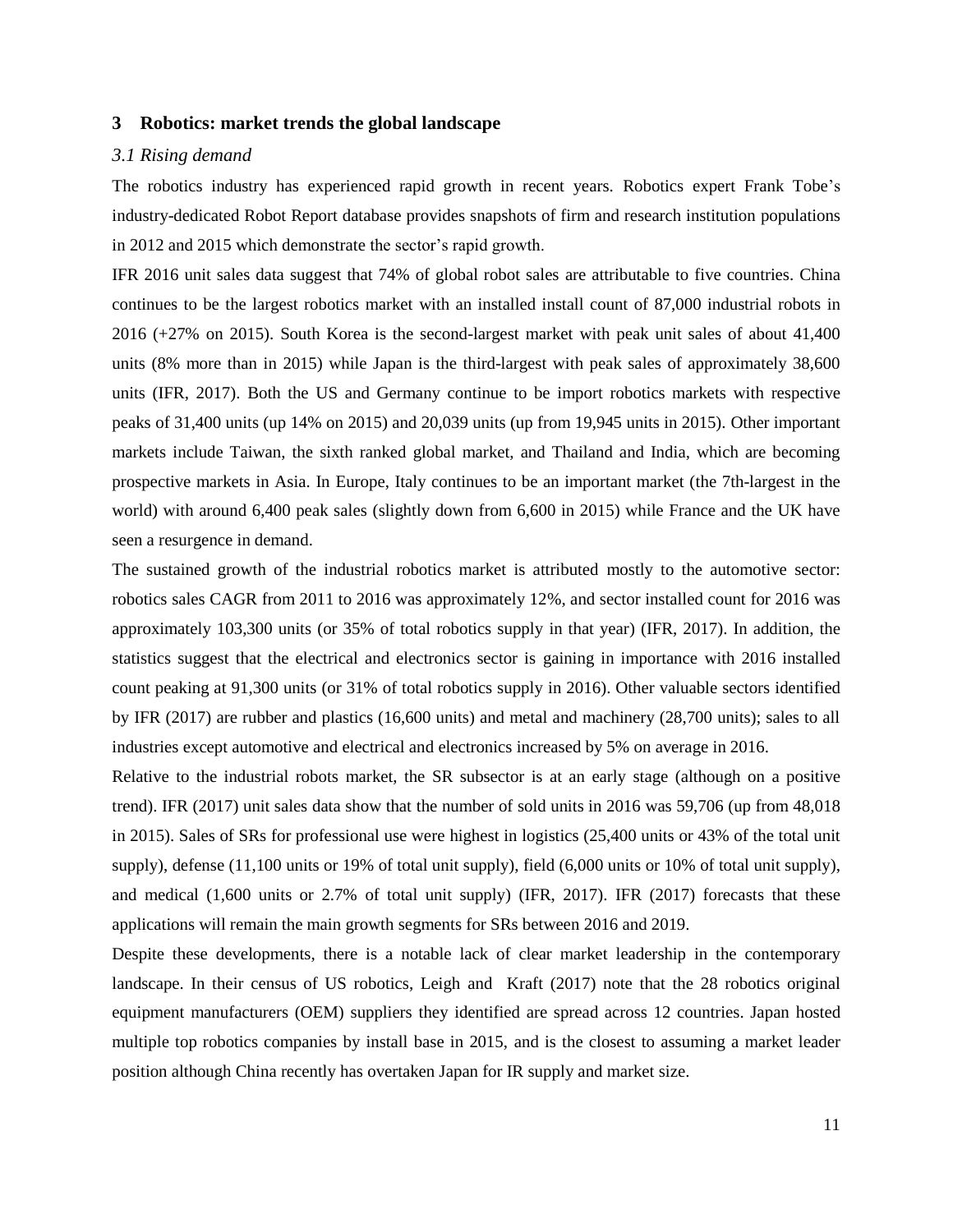While Europe has been competitive in the technical and commercial aspects of the robotics landscape since the 1970s, uptake of these technologies remains uneven at the country level. Germany and Italy have embraced industrial automation but France and the UK for instance, are faced by opposition stemming from potential displacement of labor (William, 2016; Pape, 2017). The positions of these countries in the technological landscape vary: only Germany and Italy feature globally-recognized strengths and institutions in robotics development (GTAI, 2017; UCIMU, 2017) while the US remains an important innovation hub and market for robotics although currently, there are no American companies that can be considered market sector leaders (Cuban, 2016; Statt, 2017). Most firms in the US (and the wider Northern American region) are robot system integrators (IFR, 2017).

Nevertheless, in recent years, most (if not all) the abovementioned countries have launched roboticsrelated institutional programs, most of which are part of larger campaigns towards Industry 4.0 (see Appendix I for further country-level information). Most of these programs are multi-million, multistakeholder initiatives involving universities, research institutions and private firms in the development of domestic capabilities. Also, most are public-private partnerships with direct public funding, although a number enjoy a mix of complementary fiscal measures meant to spur private investment.

# *3.2 Uneven supply*

As already mentioned, there is no clear leadership in robotics production. The dearth of production statistics from various countries makes it especially difficult to identify a leader. However, a few of the already identified markets such as Italy, Japan, and Germany host some of the major robotics producers. In particular, Japan and Germany are home to three of the 'big four' in industrial automation: FANUC and Yaskawa Motoman in Japan, and KUKA AG in Germany (Robotics Business Review, 2017).

**Japan** is closest to being the market leader and is regarded as one of the powerhouses in the industry. It has capabilities in both IR and SR production, with particular strength in the production of high-precision servomotors, cables and many different types and components for sensors which are essential for robot construction and maintenance – industry stakeholders have assigned them a separate classification 'RoboTech' (Lundin and Eriksson, 2016).

The most recent available analyses indicate that Japan is responsible for most global production and is home to robotics firms that are increasingly export-oriented (65% of their production goes for export) (Lundin and Eriksson, 2016; IFR, 2017. The Japanese New Energy and Industrial Technology Development Organization (NEDO) and the Ministry of Economy, Trade and Industry (METI) forecasts predict that the Japanese robotics sector will double in value by 2020, and that growth from 2020 to 2035 will be around 10% to 15%. Moreover, NEDO projects are expected to increase even in areas where Japan enjoys competitive advantage (e.g. RoboTech production).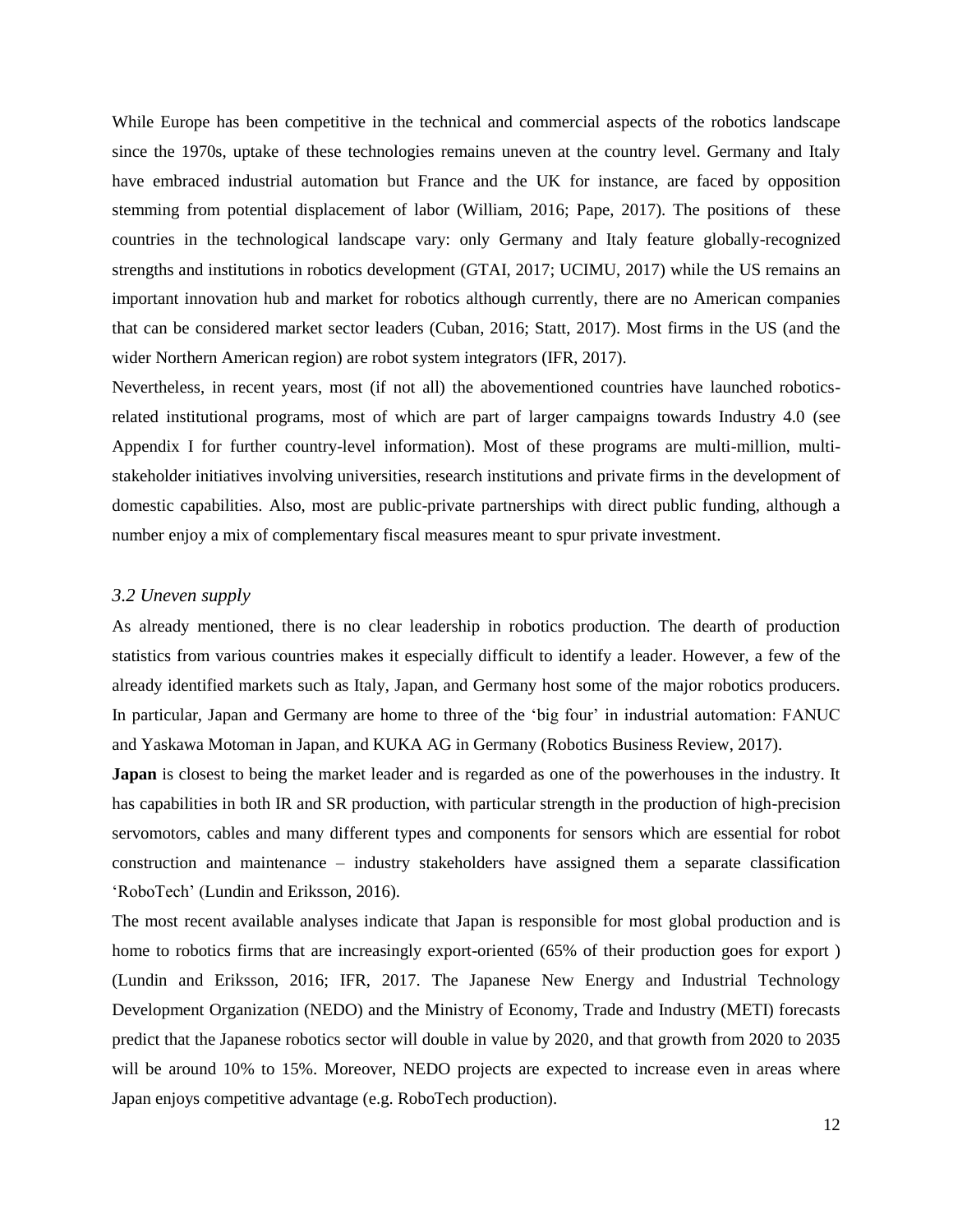Apart from hosting some of the most significant global robotics producers such as FANUC Corporation, Yaskawa, and Kawasaki Heavy Industries, Ltd. (Montaqim, 2015), Japan has a robust firm population producing a variety of robotics applications: in the case of manufacturing, there are IRs for automotives, electrical and electronics, chemicals, machinery and metal processing and logistics applications (Lundin and Eriksson, 2016).

**Germany** is another prominent producer and considered the world's third largest. Its domestic robotics industry includes three main sectors: robotics , integrated assembly solutions (IAS) and machine vision technologies (GTAI, 2017). Germany has recognized strengths in IR development, particularly in machine vision technologies and human-robot collaboration development (GTAI, 2017).

Most recent available data indicate that 2016 was another record sales year for German robotics companies, with a new high of 12.8 billion EUR (VDMA, 2017). Further, while current sales suggest that all sub-sectors posted increasing sales, IAS accounts for the highest number of sales (VDMA, 2017). Meanwhile, in terms of trade, VDMA (2017) statistics show that 57% of German robotics are exported, with China being the biggest market (accounting for 10%) and North America the second-biggest (9%). Overall, the industry association expects that 2017 robot sales will increase 7% as a result of increased foreign demand.

Germany's robotics industry includes some 500 companies including a few large firms and a large number of small and medium sized enterprises (SMEs) which specialize in specific application areas (IFR, 2017). Most of these firms belong to stable networks of firms, OEMs and lead suppliers (GTAI, 2017).

In addition, Germany has a strong academic researcher base working in various robotics sub-fields. For example: 1) the Institute of Robotics and Mechatronics which investigates developments across the entire robot development process, 2) the DFKI Robotics Innovation Center which focuses on robot technologies for use in dangerous environments (e.g. space, underwater, etc.), and 3) the Technical University of Munich and its work on CPS and other SRs (e.g. medical robots, humanoid robots).

**Italy** is another notable robotics producer, particularly for Europe. In addition to being the second-largest market in the region, Italy is a strong supporter of industrial automation in manufacturing (not surprising in light of Italy's manufacturing capabilities and history of technological competence).

The most recent statistics show the country's continued relevance in the global industrial landscape and its industry's export orientation (UCIMU, 2017). Industry analysts expect the sector to grow between 5% to 10% between 2017 and 2020 (IFR, 2017).

Industry statistics show that the domestic sector is composed 75% of large firms (revenue of over 5 million EUR), 17% of medium-sized firms (revenue between 2.5 million EUR and 5 million EUR), and 8% of small-sized firms (revenue less than 2.5 million EUR) (UCIMU, 2017). Most of the country's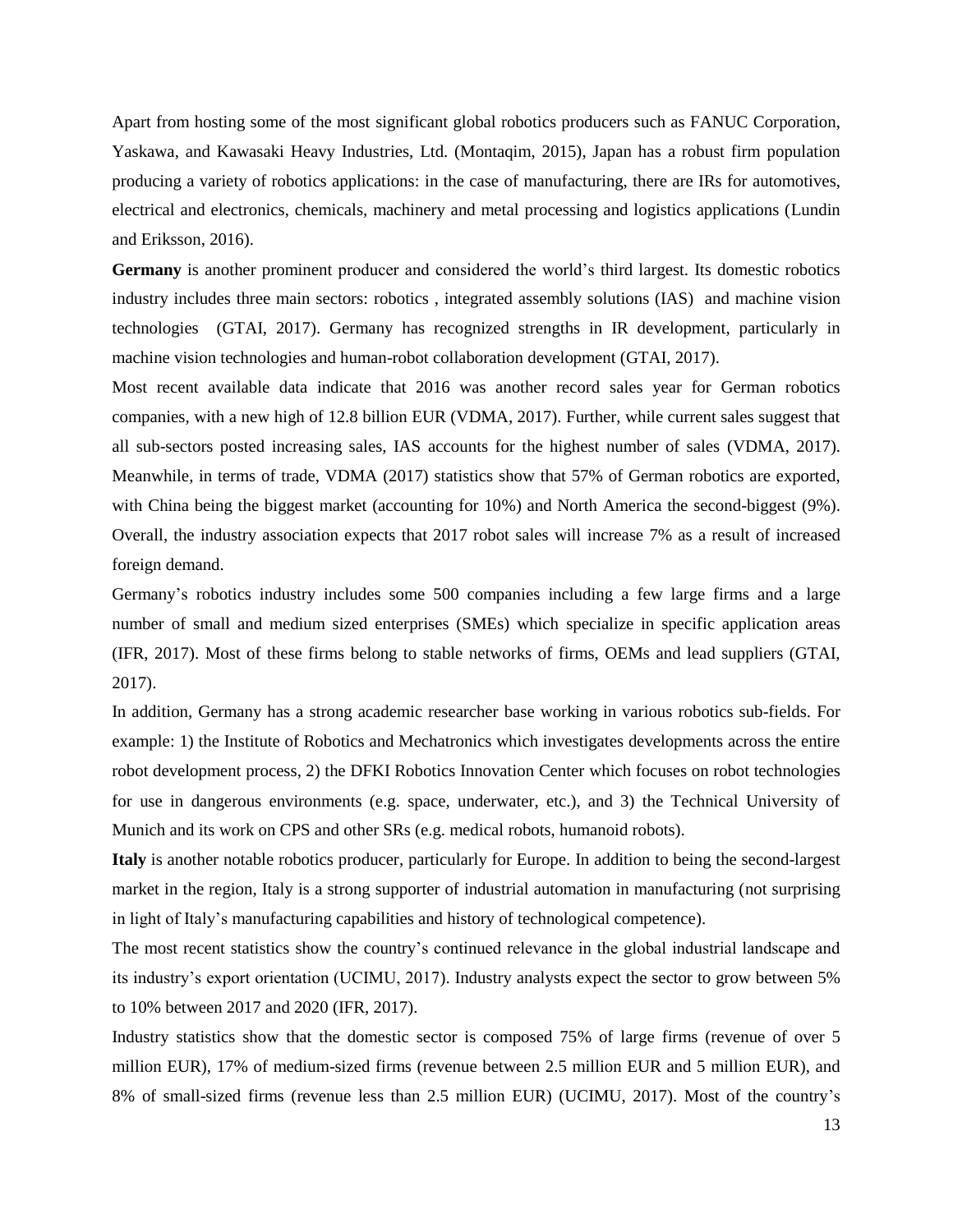robotics firms are located in Northern Italy, particularly in the regions of Lombardy and Piedmont. While the former account for a larger firm population (33.4% against 25%), Piedmont shows a higher concentration of revenues (62.8%) and employees (60%). Some of the notable Italian producers include COMAU, Olivetti and DEA.

#### *3.3 3Cs: Capital, Consolidation and Clusters*

The sector's activity is evidenced further by the increasing number of funded robotics-related ventures and the consolidation among existing robotics firms. Tobe's Robot Report 2016 data on mergers and acquisitions (M&A) (Tobe, 2017b) and funding-related activities (Tobe, 2017c) emphasize the industry's activeness. Funding of robotics-related startups amounted to 1.95 billion USD in 2016 (50% more than 2015) while M&A activity amounted to at least 18.867 billion USD (Tobe, 2017c). As might be expected, Silicon Valley startups have enjoyed continued success to capital funding, with 5 of the top 10 companies funded in 2016 originating in Silicon Valley or the greater California area. Most of this capital has been invested in developing unmanned aerial systems (UAS), agricultural robotics, and self-driving systems (Tobe, 2017c). Preliminary funding data for 2017 YTD suggests that this trend is continuing: approximately 15 billion USD were raised for various robotics startups, mostly for the same robotics applications (The Robot Report, 2018). The Robot Report (2018) database suggests that multi-billion funding has been raised for the Chinese Didi Chuxing, the Chinese Uber (5.5 billion USD) and for Nvidia Corporation (4 billion USD, particularly for the development of chips for self-driving learning).

In relation to M&A activity, much of the consolidation seems to be directed to reinforcing market positions or entry by technology companies. In the US, one of the most prominent cases involves the online retailer Amazon's acquisition of warehouse automation provider Kiva Systems to improve productivity in its (Amazon's) facilities (Guizzo, 2012). Another example is Google's approximately 25 billion USD investment in AI R&D (Columbus, 2017).

For robotics-related companies and robotics firms, M&A strategies allow immediate participation in frontier technologies: automatic test equipment provider Teradyne acquired Universal Robots (UR) in 2015: 1) to maintain its competitive advantage in its core offerings, as its customer base clamored for automation of the manual processes around its testing offerings, and 2) to participate immediately in the emerging co-bot market where UR holds a nearly 60% market share (Robotics Business Review, 2015).

Recently, Asian companies have been at the forefront of the robotics M&A scene. Japan's Softbank has steadily built a robotics portfolio through acquisition of prominent international robotics startups – Aldebaran Robotics in France, and Boston Dynamics and Schaft in the US (Lundin & Eriksson, 2016). However, Chinese companies through their involvement in numerous landmark acquisitions deals, have been the most aggressive: some examples include AGIC Capital's purchase of Italian end-of-arms tool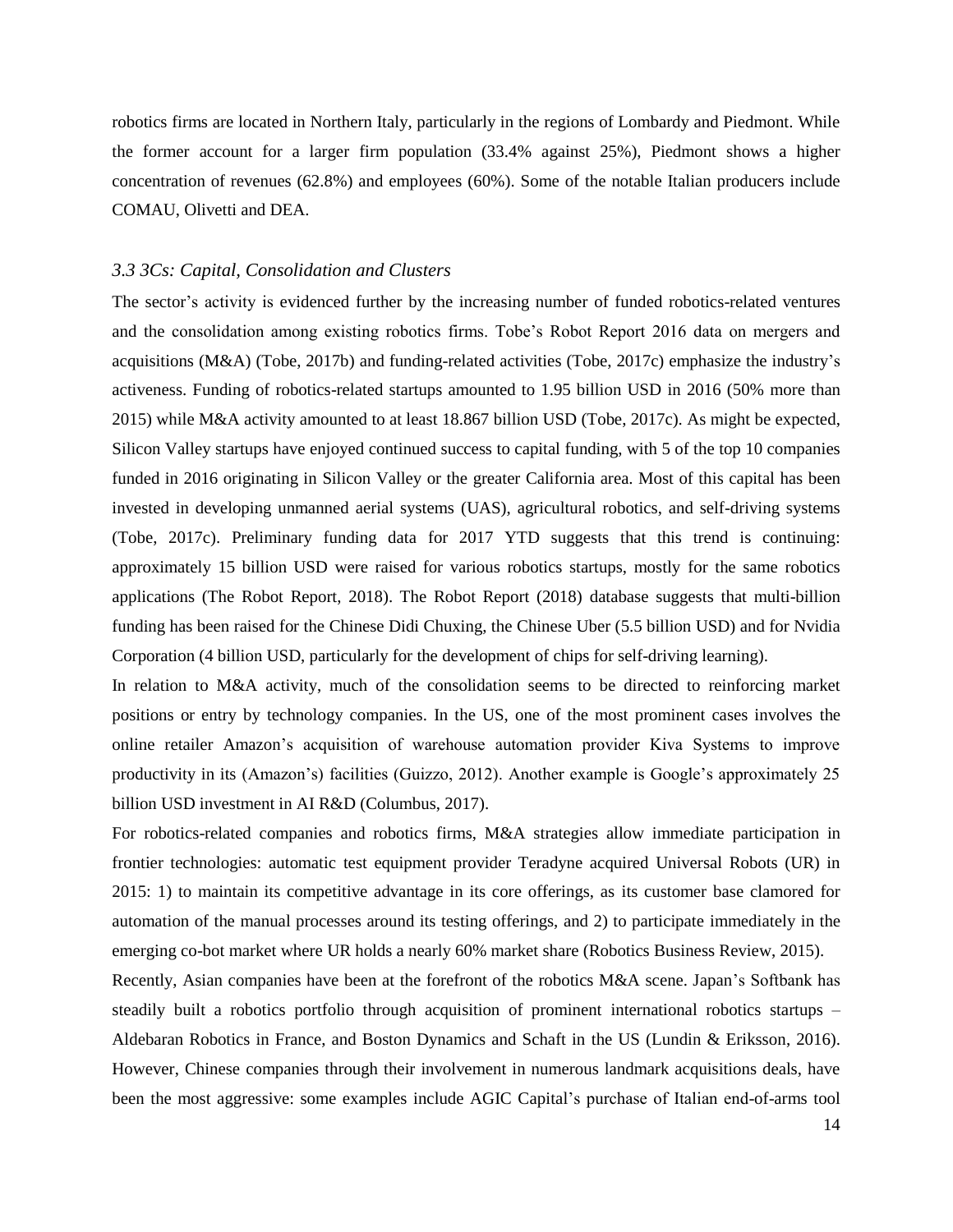supplier GIMATIC Srl, AGIC, the state-funded Guoxin International Investment Corp.'s purchase of German IR integrator KraussMaffei Group, and the 5.2 billion USD takeover of German KUKA AG by the Chinese Midea Group (Tobe, 2015a).

Apart from capital funding and business consolidation, increasing agglomeration is another key feature of the contemporary robotics landscape. Start-ups and service robotics companies increasingly are locating near prominent universities and research institutions (e.g. Carnegie Mellon, MIT, Harvard, UC Berkeley, Stanford) or areas of innovation (e.g. New York city) while industrial robot companies are prevalent in traditional industrial regions (e.g. Germany and the UK) (Tobe, 2012; Leigh and Kraft, 2017). Specifically, favored regions in a number of countries have become robotics 'hotspots': e.g. Boston, Pittsburgh, and Silicon Valley in the US, the Northern Bavaria cluster, Ostwestfalen-Lippe, and Saxony in Germany, and the Piedmont region in Italy. These clusters foster a virtuous environment: collaboration between industry and research institutions allows for continued pushing of the technological frontier which attracts participation of more stakeholders .

#### *3.4 China: The heart of robot production*

As already mentioned, China remains the largest robotics market by sales in 2016. IFR (2017) suggests that in 2016 the country was the largest robotics market by both annual sales and operational stock (IFR, 2017).

The most recent IFR statistics indicate also the growing capabilities of Chinese domestic robotics companies. While the country continues to be a net importer (with foreign suppliers accounting for some 68.97% market share), Chinese robot suppliers are steadily strengthening their market position (from around 27% in 2014 to 31% in 2016) (IFR, 2017). China's dynamic rise in robotics is expected to continue due to the increasing number of international robot suppliers locating in the country, and the continuing maturation of Chinese manufacturing (IFR, 2017).

Among domestic stakeholders, local Chinese conglomerates and university spin-offs are spearheading the launch of various robotics-focused enterprises and subsidiaries that are seeking to challenge established robotics firms, primarily in product pricing (Bland, 2016). Most of these enterprises have strengths in handling operations for metal casting, plastic molding and stamping, forging, bending, and soldering (IFR, 2017). Examples include the Shanghai-listed machine producer for the plastics sector Ningbo Techmation's subsidiary, E-Deodar which produces IRs for the plastics industry that are 20%-30% cheaper than those supplied by of ABB and KUKA. Also the Chinese technology giant Baidu has various investments and partnerships in AI and machine learning (Bajpai, 2017). A spin-off example is Siasun Robot & Automation Co. Ltd (Siasun), a 17-year old Chinese Academy of Sciences (CAS) Shenyang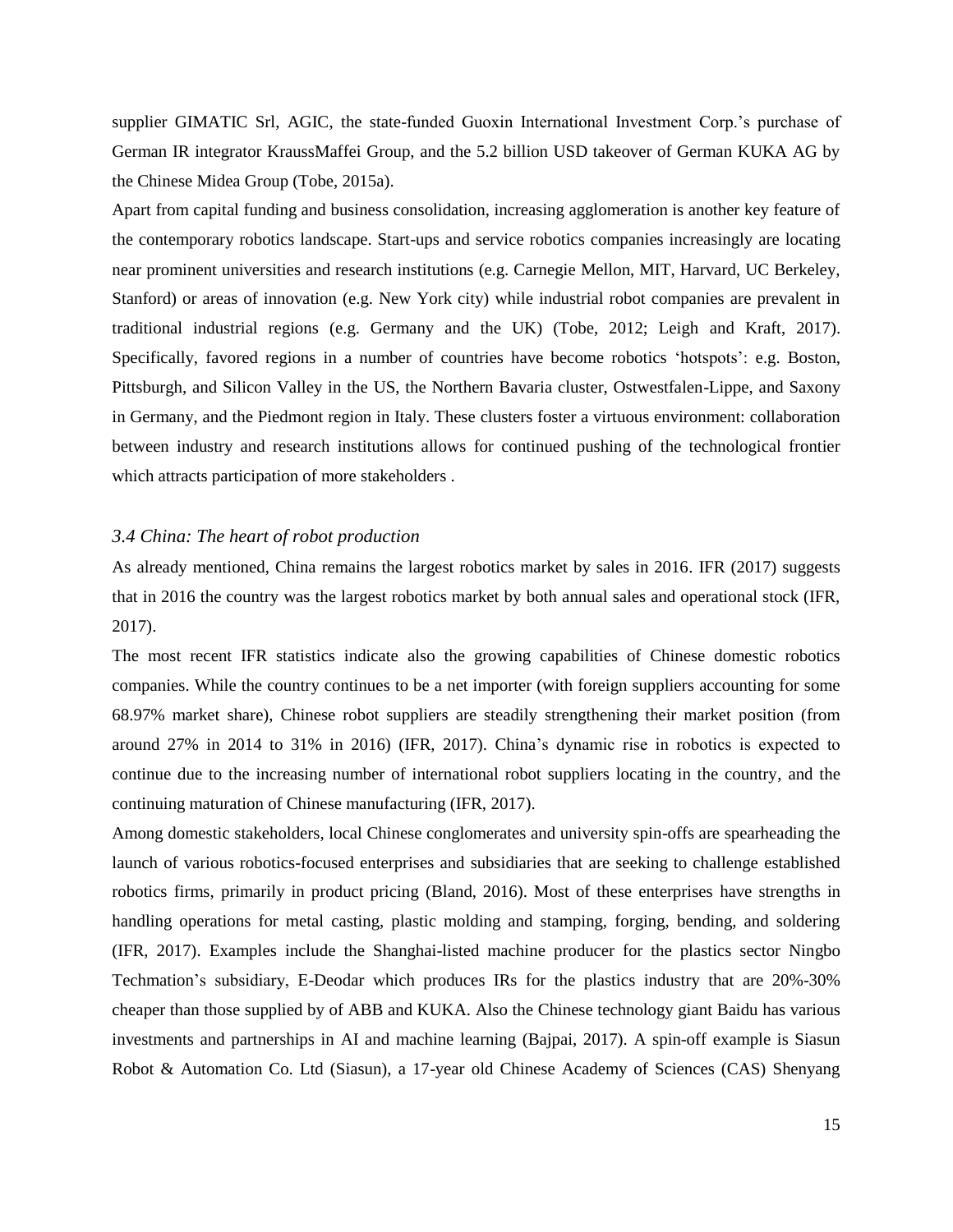Automation Research Institute spin-off company working in robotic technologies and advanced smart manufacturing equipment.

China's aggressiveness in robotics highlights the nation's drive to become the market leader in manufacturing and manufacturing innovation embodied in the 'Made in China 2025 (MiC 2025) plan. MiC 2025 is the first of three comprehensive plans to upgrade Chinese industry and transform China into a manufacturing power by 2049 through the adoption of advanced manufacturing technologies from abroad and the promotion of domestic brands and R&D capabilities (Xinhua News Agency, 2015). Some specific targets of MiC 2025 for the Chinese robotics industry are promotion of various robotics-related research for industry applications, and investigation of high-potential sub-fields such as SRs and social work robotics (MIT, 2016). Table 5 presents details of MiC 2025's sector-specific Robot Industry Development Plan.

| <b>Objective</b>                                | <b>Specific targets</b>                                                  |
|-------------------------------------------------|--------------------------------------------------------------------------|
|                                                 | Domestic robot supply $> 100k$ units                                     |
| Larger production scale                         | 6-axis robots $>$ 50 $k$ units                                           |
|                                                 | $S$ Rs revenue $>$ 30 billion RMB                                        |
| Elevated production capabilities                | Reach of international standards on Mean Time Between<br>Failures (MTBF) |
|                                                 | Advancement in key robot technologies                                    |
| Breakthrough in core components                 | CN firms' share in domestic market $> 50\%$                              |
|                                                 | Capabilities to produce own robot components                             |
|                                                 | Robot density $> 150$ robot units per 10,000 workers                     |
| Significant achievement in integrated solutions | Integrated robot solutions $> 30$ solutions in traditional<br>industries |

**Table 5**. Details of China's Robot Industry Development Plan

Source: Macquarie Research (2016)

While details of exact sums and policy strategies to be expected from China are scarce (Lee et al., 2015), there is already significant activity at the provincial level. For instance, Guangdong province promised to invest 8 billion USD for automation-related projects between 2015 to 2017 (Bland, 2016). Knight (2016) quotes a higher estimate: 150 billion USD to equip Guangdong factories with IRs, and to establish two new centers for advanced automation . In addition, Lianoning province capital Shenyang has started a 7 million USD fund to support high-technology industries (Schuman, 2017).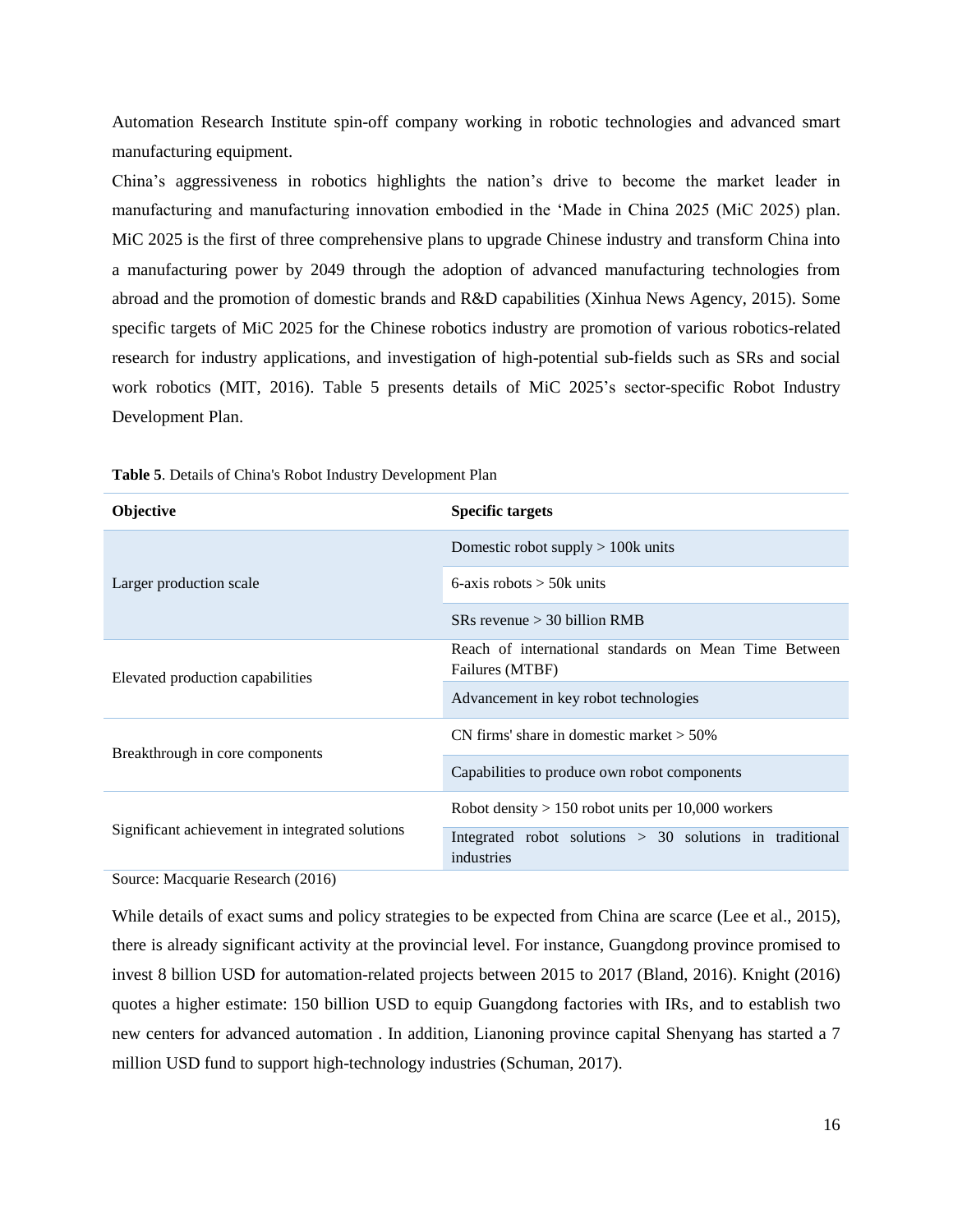Despite the broad-based efforts of the Chinese private and public sectors, observers have raised concerns about the nation's manufacturing aspirations. First, the competitive advantage of China's manufacturing sector relative to the global competition, is based mostly on labor-intensive production. Statistics suggest that it will remain low-technology (2016 value-added share was 19% compared to developed countries such as the US and Germany at around 30%) and its R&D capabilities remain weak (most R&D activities are hosted in developed regions) (Euromonitor International, 2017). Despite being the largest robotics market, analysts have reasons to believe that China will remain an industrial automation laggard: only 60% of Chinese companies use industrial automation software (such as, Enterprise Resource Planning), and robot density is only 49 units per 10,000 employees (Lee et al., 2015; IFR, 2016c). Moreover, correspondence with Chinese companies reveals that they are focused mainly on production automation rather than holistic integration of value chains through data analytics (that programs such as Industry 4.0 espouse) (Meyer, 2016). Realizing MiC 2025's vision will require a greater effort from the Chinese government to rectify uneven firm capabilities (Wang, 2017).

The Chinese robotics sector continues to be characterized by overinvestments and population instability: there has been rapid establishment of small robotics companies and lack of established Chinese robotics components (e.g. speed reducers, servo-motors, and control panels) manufacturers which might prevent the sector from achieving scale (Tobe, 2017a). Analysts predict that it could take China 5 to 10 or even 15 years to be able to manufacture products on a par with those of its German and Japanese counterparts (Macquarie Research, 2016; Manjoo, 2017).

In the area of debt financing at the local level, there is concern about over-capacity in local government debt instruments as Chinese municipalities race to participate in the robotics sector (Taplin, 2016). Taplin (2016) describes the case of Wuhu city, west of Shanghai in Anhui province which has incurred a debt of 332 million USD for the establishment of its robotics park, and plans to raise an additional 181 million USD to finance its development.

Last, a confluence of factors such as cost pressures and the emphasis on automation have led to some factories across China to engage in indiscriminate adoption of advanced automation processes and robotics. Knight (2016) describes the case of a Shanghai-based Cambridge Industries Group (CIG) factory that is replacing Chinese workers with automation, and plans to operate entirely-automated or 'dark' factories. Also, the Taiwanese consumer electronics manufacturer Foxconn Technology Group has announced plans to fully automate its Chinese factories and is currently able to produce 10,000 units of its Foxbots, IRs that will replace human labor (Statt, 2017). Industry observers are concerned that such activity could jeopardize China's still-enormous manufacturing workforce (Knight, 2016). Some believe that as complex manufacturing tasks are automated, most Chinese workers will be forced to move into the services sector (Williams-Grut, 2016).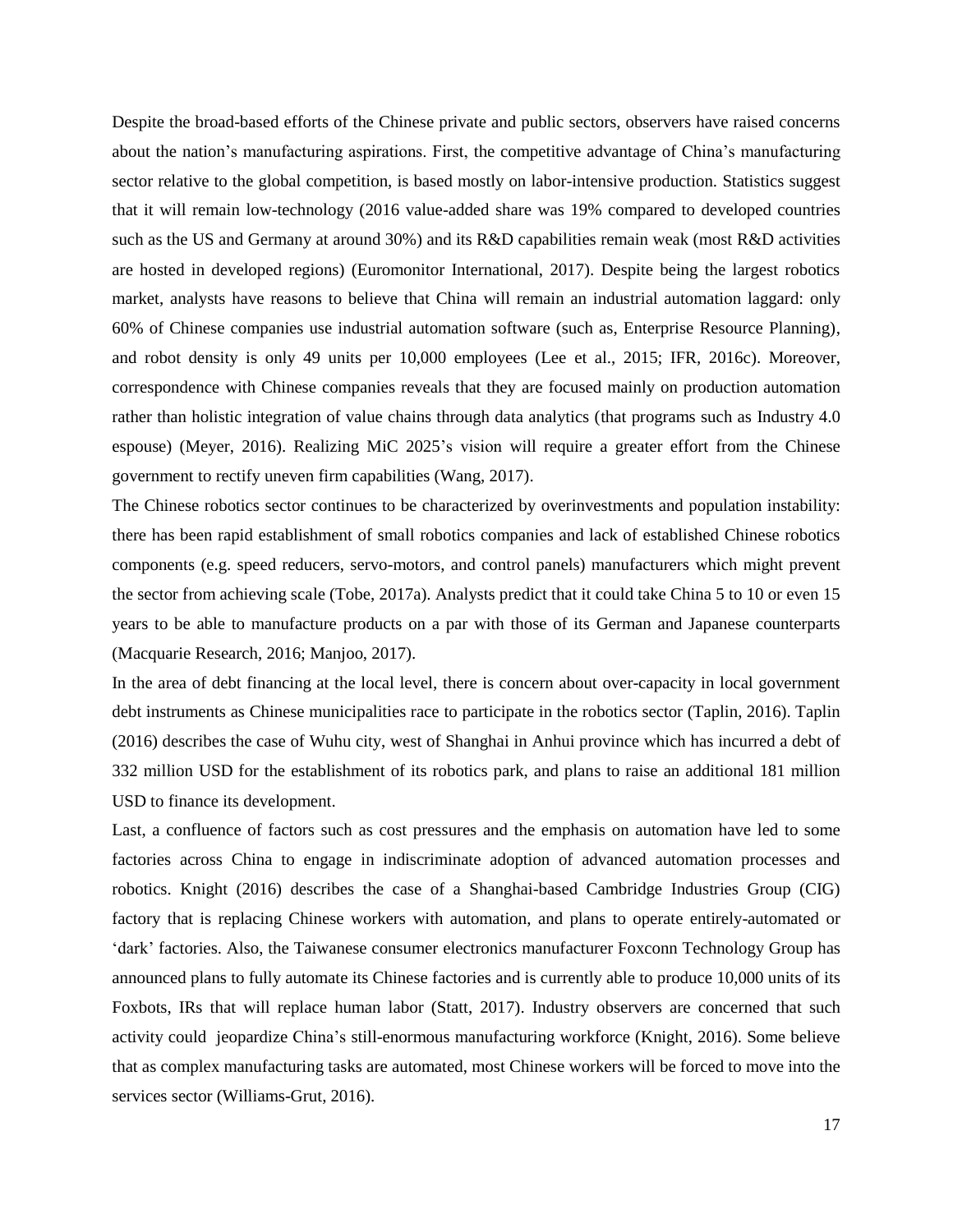## **4 Selected technological trends**

# *4.1 Collaborative robots.*

 $\overline{a}$ 

While in their infancy, collaborative robots (or co-bots) are expected to be a key driver of growth in the industry. Although they acquired market acceptance and recognition only recently (Lawton, 2016a; Lawton, 2016b; Universal Robots, 2016), the co-bot sector market was worth approximately 95 million USD in 2014 (Tobe, 2015b), and combined with digitization of mechanical systems are attracting industry stakeholders. For instance, co-bots were a major theme at AUTOMATA 2016, one of the sector's most prominent trade conventions (Tobe, 2016). The most important players in the category include Rethink Robotics, the producer of the popular robots Baxter and Sawyer, and Universal Robots, the makers of the world's first co-bot and the current market leader by installed base (Universal Robots, 2016). Table 6 lists selected robotics companies that are producing co-bots.

Analysts and stakeholders are optimistic that co-bots will become a billion-dollar trade sector by 2020, with bullish actors such as Barclays Capital forecasting a market valued at 3 billion USD in that year (ABI Research in Lawton, 2016a; Zaleski, 2016). Europe is expected to continue to play a significant role in the market's development for several reasons including: 1) the strong presence of European robotics manufacturers in the global landscape, 2) the activeness of European companies in maintaining their advantage in the emerging co-bots market (e.g. Universal Robots, ABB Group, KUKA), and 3) the strong robotics research base in the region (e.g. Fraunhofer Institute) (Bogue, 2016).

Various factors are fueling demand for co-bots including the more extensive human-robot collaboration they enable which is resulting in increased productivity on the shop floor (Shah et al., 2011). Early adopters particularly established carmakers such as Ford, Mercedes Benz and Toyota, have achieved productivity gains from using co-bots while also employing additional human workers (Nisen, 2014; Luxton, 2016; Zaleski, 2016)

Furthermore, unlike traditional industrial robots which are large in size and require significant investment (making them ideal for mass production), co-bots are compact and easy-to-use which makes them viable solutions for the untapped SME market which tends to feature low-volume and high-mix (Lawton, 2016b; Zhang, 2017). In addition, co-bots are affordable: Rethink Robotics' Baxter and Sawyer sells for 25,000 USD-30,000 USD (22,880.50 EUR-27,456.60 EUR)<sup>2</sup>, Universal Robots' products range from 23,000 USD to 45,000 USD (21,050.06 EUR to 41,184.90) (Tobe, 2015b), and other co-bot variants are available for 20,000 EUR-40,000 EUR (Bogue, 2016). Bogue (2016) adds that these robots often have short payback periods, generally 12 months or less.

<sup>&</sup>lt;sup>2</sup> FX rate on December 31, 2015 (report publication date) was 1 USD = 0.91522 EUR (via exchange-rates.org).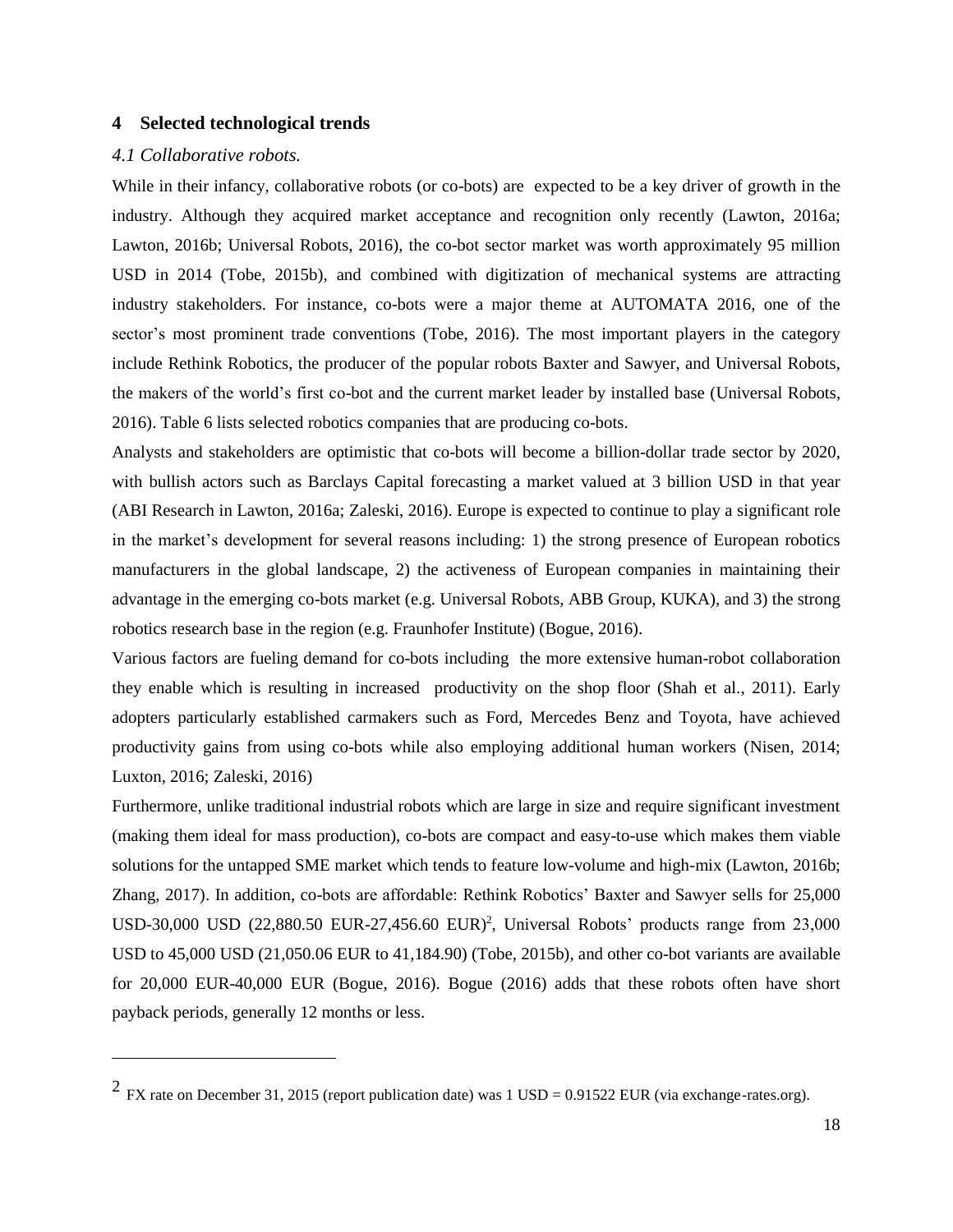Finally, the design features of co-bots address safety concerns associated to traditional industrial robots. Co-bots are designed with rounded surfaces to reduce risk of damaging impact, pinching and crushing, and are equipped with integrated sensors to detect human presence and to stop in such conditions and force-limited joints to sense forces due to impact (Tobe, 2015b; Zaleski, 2016; Zhang, 2017). Thus, manufacturers and even service providers are able to employ co-bots for a variety of tasks beyond what industrial robots could accomplish (Tobe, 2015b; Lawton, 2016b).

| Company                     | <b>Base of</b><br>operation | Co-bot                          | <b>Feature</b><br>summary                         | <b>Product status</b> | <b>Base price (in</b><br>USD) |
|-----------------------------|-----------------------------|---------------------------------|---------------------------------------------------|-----------------------|-------------------------------|
| Rethink                     | North America               | Baxter                          | 2-armed co-bot                                    | On sale               | 25,000.00                     |
| Robotics                    |                             | Sawyer                          | 1-armed co-bot                                    | On sale               | 29,000.00                     |
|                             |                             | UR3 robot                       | $3-kg$<br>payload<br>capable co-bot               | On sale               | 23,000.00                     |
| Universal<br>Robots         | Europe<br>(Denmark)         | UR5 robot                       | $5 - kg$<br>payload<br>capable co-bot             | On sale               | 35,000.00                     |
|                             |                             | UR10 robot                      | $10$ - $kg$<br>payload<br>capable co-bot          | On sale               | 45,000.00                     |
| MRK-Systeme                 | Europe<br>(Germany)         | KR5 SI robot                    | Co-bot software<br>for<br>robot<br>systems        | NA                    | <b>NA</b>                     |
| F&P<br>Personal<br>Robotics | Europe<br>(Switzerland)     | P-Rob 2                         | 1-armed co-bot                                    | On sale               | NA                            |
| Robert<br>Bosch<br>GmbH     | Europe<br>(Germany)         | <b>APAS</b> System              | 1-armed co-bot                                    | In-house use          | <b>NA</b>                     |
| ABB Group                   | Europe<br>(Germany)         | YuMi                            | 2-armed co-bot                                    | On sale               | 40,000.00                     |
| <b>MABI</b> Robotic         | Europe<br>(Switzerland)     | Speedy 6 robot                  | $6$ -kg<br>payload<br>capable, 1-armed<br>co-bot  | On sale               | NA                            |
|                             |                             | Speedy 12 robot                 | $12$ -kg<br>payload<br>capable, 1-armed<br>co-bot | On sale               | <b>NA</b>                     |
| <b>FANUC</b><br>Corporation | Japan                       | $CR-35iA$                       | $35-kg$<br>payload<br>capable 1-armed<br>co-bot   | On sale               | <b>NA</b>                     |
| KUKA*                       | Europe<br>(Germany)         | LBR iiwa                        | 13.64-kg<br>payload capable,<br>1-armed co-bot    | On sale               | 100,000.00                    |
| Kawada<br>Industries        | Japan                       | <b>HRP</b><br>humanoid<br>robot | 2-armed co-bot                                    | On sale               | 60,000.00                     |

|  | Table 6. Collaborative robots of select companies |  |  |  |
|--|---------------------------------------------------|--|--|--|
|--|---------------------------------------------------|--|--|--|

Source: Adopted from Tobe [\(2015a](https://spectrum.ieee.org/automaton/robotics/industrial-robots/collaborative-robots-innovation-growth-driver)); Co-bots guide [\(https://cobotsguide.com\);](https://cobotsguide.com)/) various company websites

\*As already mentioned, KUKA AG was acquired recently by the Chinese Midea Group.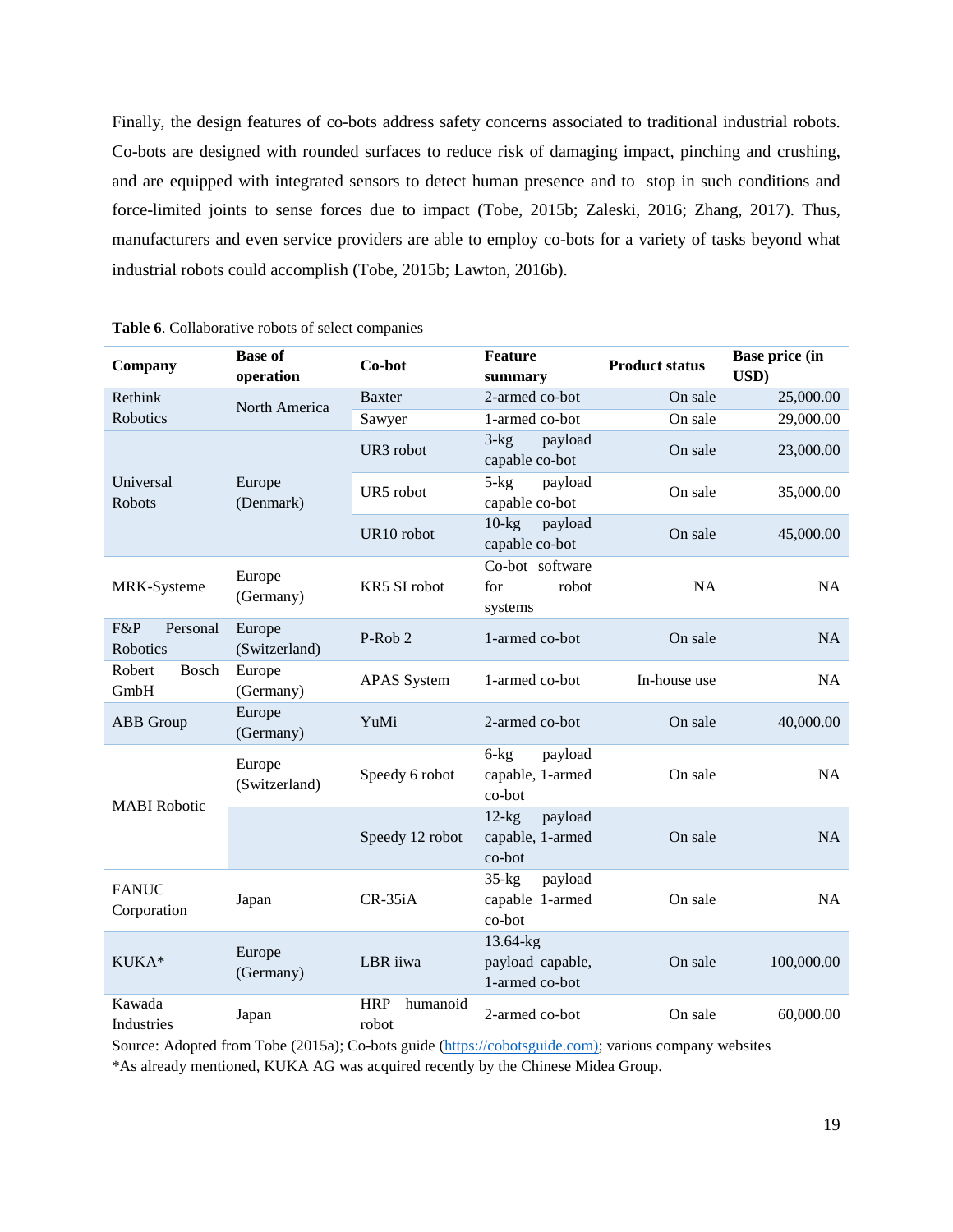#### *4.2 Medical and nursing care robots.*

The ageing demographic in developed countries is likely to sustain the drive towards the development of medical and nursing care robotics. Robotics applications for a myriad of health-related issues are being developed (and commercialized) by various institutions across the world. For instance, the UK (often regarded a laggard in the overall robotics landscape) hosts several enterprises that are focused on medical care: Renishaw PLC is a Gloucestershire-based firm with expertise in robotics surgery – its neuro-robotic device, Neuromate, is used for various surgical procedures in several countries (e.g. UK, France, Germany) (Demaitre, 2016) while Cambridge Medical Robotics focuses on developing next-generation universal robotics systems for minimally invasive surgery [\(Cambridge Medical Robotics, 2017\)](http://cmedrobotics.com/about/). In the US, Intuitive Surgical Inc. is generally considered a technology leader in minimally invasive surgeries involving cancer and highly-complex procedures (Intuitive Surgical, 2017). The company's core offering is the 'da Vinci' surgical system, a robotics platform that combines robotic interfaces and 3-D vision systems (Intuitive Surgical, 2017). In South Korea, Chonnam National University has been investigating the feasibility of robotics technologies for cancer and intravascular treatments (Hyun-chae, 2016) while the Korean conglomerate Hyundai Heavy Industries has made various investments in medical SRs with several robot deployments in medical centers across South Korea (Chougule, 2016).

In addition to the above efforts, several countries (particularly, Japan and South Korea) have launched institutional support for the development of medical robots. In Japan, particular emphasis is being put on SRs for medical and nursing care (Lundin and Eriksson, 2016). On-going projects listed by the Japan Robot Association (JARA) confirm these observations; they include several projects focused on medical care (see Table 7).

| <b>Project Name</b>      | <b>Project Summary</b>                                    | Cost      | <b>Start</b> | End        |
|--------------------------|-----------------------------------------------------------|-----------|--------------|------------|
| Project to Promote the   | Development of assistive robotics for nursing care to     | <b>NA</b> | <b>JFY</b>   | <b>JFY</b> |
| Development and          | reduce caregivers' burden in providing elderly care.      |           | 2013         | 2017       |
| Introduction of Robotic  |                                                           |           |              |            |
| Devices for Nursing Care |                                                           |           |              |            |
| Innovative Cybernetic    | Development of cybernetic systems that combines the       | <b>NA</b> | <b>NA</b>    | <b>NA</b>  |
| System for a ZERO        | brain-nerve-muscular system, robots, and other devices to |           |              |            |
| intensive nursing-care   | improve/assist humans who would otherwise require         |           |              |            |
| society                  | intensive nursing-care.                                   |           |              |            |
| <b>Tough Robotics</b>    | Development of the fundamental technologies for outdoor   | <b>NA</b> | <b>NA</b>    | <b>NA</b>  |
| Challenge                | robots, thereby leading to the development of autonomous  |           |              |            |
|                          | robots for disaster response.                             |           |              |            |

**Table 7**. Select existing Japanese robot projects

Source: JARA, Retrieved from<https://www.jara.jp/e/various/projects/index.html>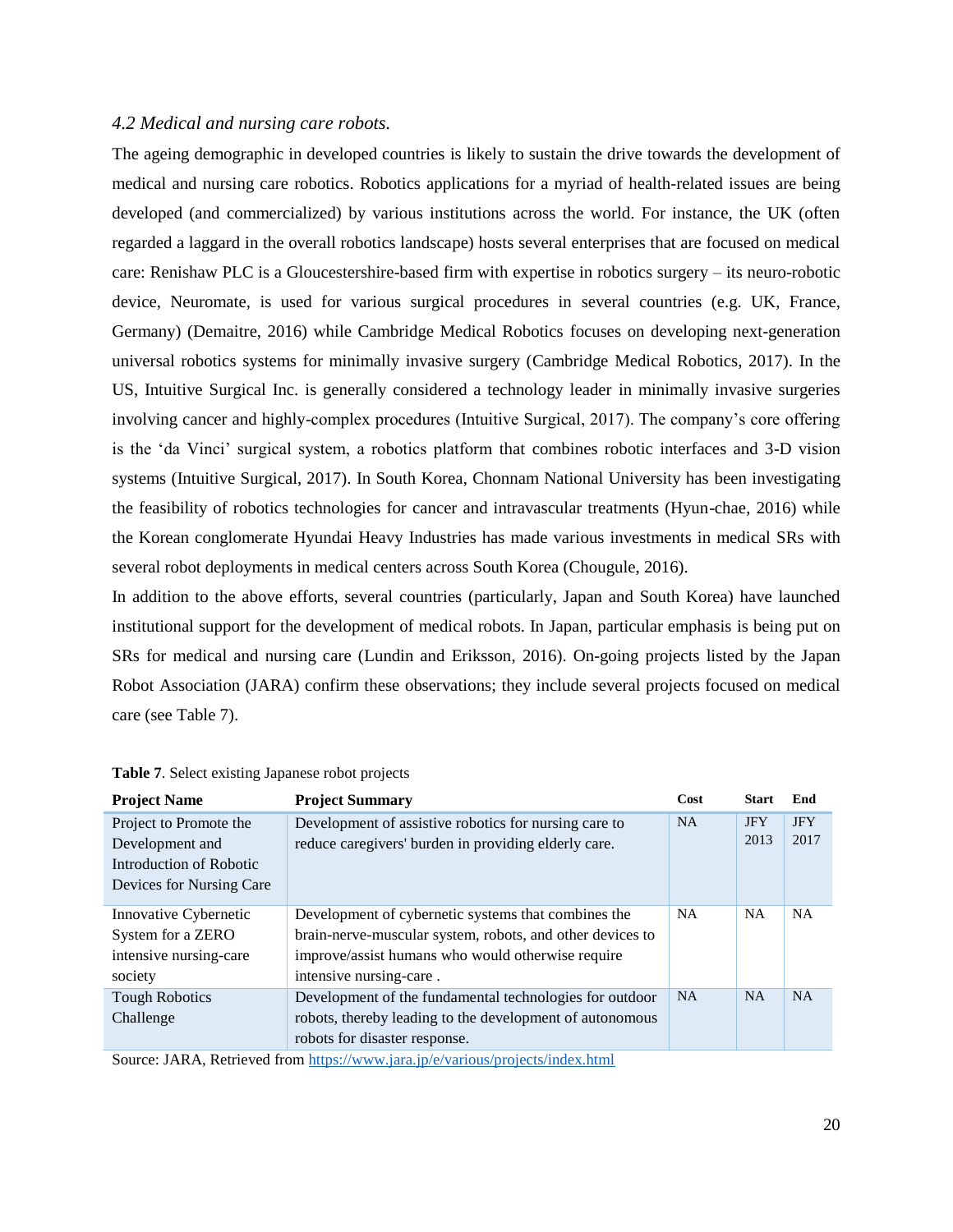Meanwhile, the South Korean government has identified medical and rehabilitation uses as a high-growth sub-sector in its robotics development program (Hong, 2017). Also, Hong (2017) mentions that the South Korean Ministry of Trade, Industry and Energy (MOTIE) has committed to sponsoring the introduction of five to ten robots in National Rehabilitation Centers, and ten to fifteen robots in assistive roles in general hospitals; in 2018, it plans to introduce five surgical robots in national hospitals.

### *4.3 Warehouse automation and logistics robots.*

The continued growth of e-commerce is expected to sustain the appetite for warehouse and logistic robotics. Amazon's 775 million USD-purchase of market-leading Kiva Systems (rebranded Amazon Robotics) in 2012 (Rusli, 2012) served as a logistics industry proof-of-concept regarding the benefits of warehouse automation. Shifting consumer expectations has put additional pressure on service providers to automate. Industry estimates suggest that this market will be worth around 20 billion USD by 2020 (Tractica, 2017).

| Company                                 | <b>Base of</b><br>operations | <b>Robotic solutions features</b>                            | <b>Product status</b> |
|-----------------------------------------|------------------------------|--------------------------------------------------------------|-----------------------|
| Kiva<br>Systems<br>(Amazon<br>Robotics) | North America                | Autonomous mobile robot systems for<br>orders fulfillment    | In-house use          |
| <b>Locus Robotics</b>                   | North America                | Autonomous mobile robot systems<br>for<br>orders fulfillment | On sale               |
| <b>Fetch Robotics</b>                   | North America                | Autonomous mobile robot systems<br>for<br>orders fulfillment | On sale               |
| Vecna Technologies                      | North America                | Autonomous mobile robot systems<br>for<br>orders fulfillment | On sale               |
| <b>InVia Robotics</b>                   | North America                | Autonomous mobile robot systems for<br>orders fulfillment    | On sale               |
| <b>IAM Robotics</b>                     | North America                | Autonomous mobile robot systems for<br>orders fulfillment    | On sale               |
| 6 River Systems                         | North America                | Autonomous mobile robot systems<br>for<br>orders fulfillment | In development        |
| Magazino GmbH                           | Europe<br>(Germany)          | Autonomous mobile robot systems<br>for<br>orders fulfillment | On sale               |
| <b>Hitachi Solutions</b>                | Japan                        | Autonomous mobile robot systems<br>for<br>orders fulfillment | In development        |
| <b>Clearpath Robotics</b>               | North America                | Autonomous guided vehicles                                   | On sale               |
| Aethon                                  | North America                | Autonomous guided vehicles                                   | On sale               |
| Maschinenbau<br>Grezenbach<br>GmbH      | Europe<br>(Germany)          | Autonomous guided vehicles                                   | On sale               |
| Knapp AG                                | Europe (Austria)             | Autonomous guided vehicles                                   | On sale               |
| <b>KUKA Swisslog</b>                    | Europe                       | Autonomous guided vehicles                                   | On sale               |

**Table 8**. Warehouse automation and logistics robots of select companies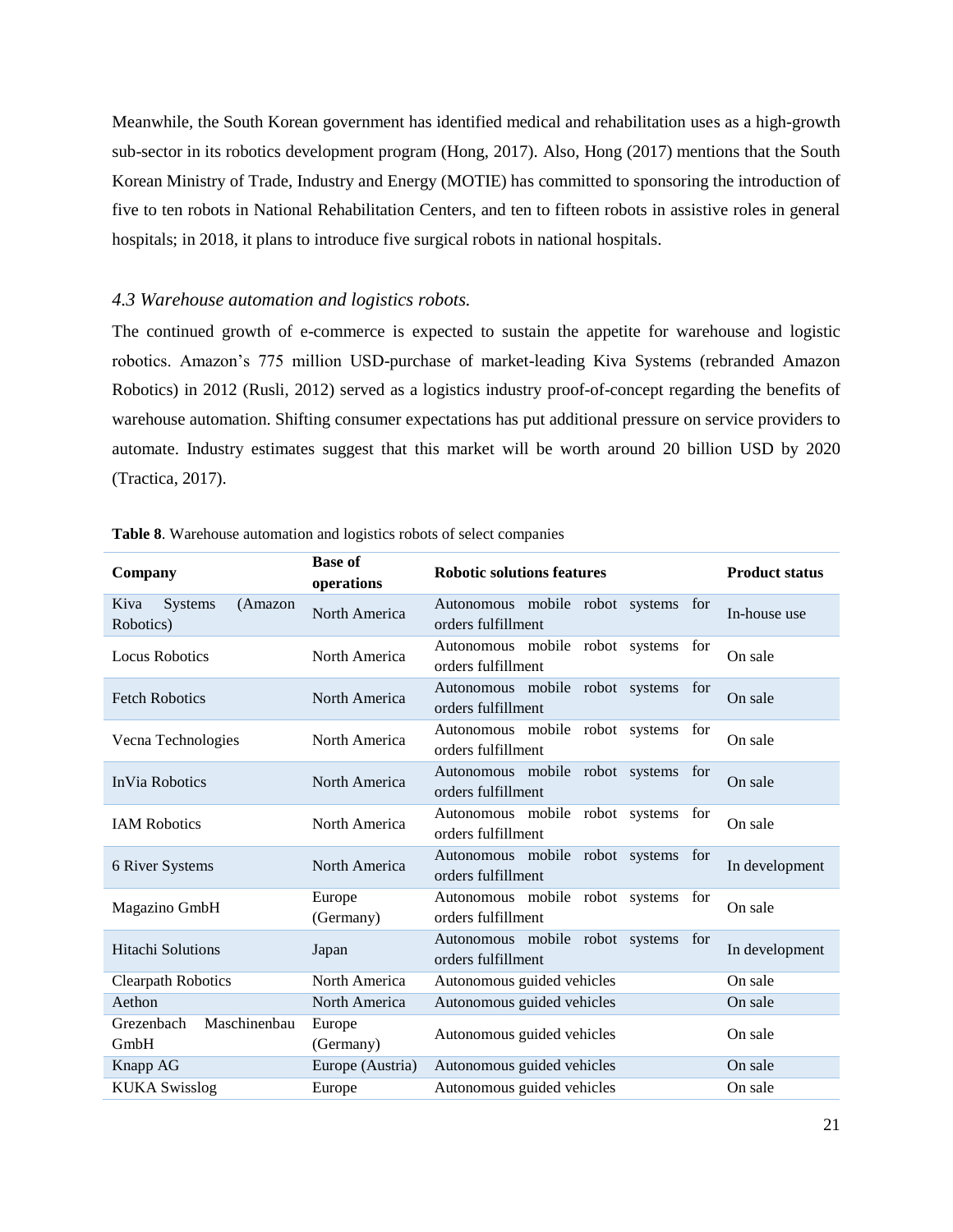|                                                     | (Switzerland)       |                                         |                |
|-----------------------------------------------------|---------------------|-----------------------------------------|----------------|
| <b>MiR</b><br>Mobile<br>Industrial<br><b>Robots</b> | Europe<br>(Denmark) | Autonomous guided vehicles              | On sale        |
| <b>Starship Technologies</b>                        | Europe<br>(Estonia) | Autonomous guided vehicles              | In development |
| Dispatch                                            | North America       | Autonomous guided vehicles              | In development |
| Grey Orange India Private<br>Ltd.                   | India               | Autonomous goods-to-person system       | On sale        |
| Scallog                                             | Europe (France)     | Autonomous goods-to-person system       | In development |
| <b>RightHand Robotics</b>                           | North America       | Grasping technology                     | In development |
| Google, Inc.                                        | North America       | Unmanned aerial vehicles                | In development |
| Balyo                                               | Europe (France)     | Vision systems for logistics automation | In development |
| Seegrid Corporation                                 | North America       | Vision systems for logistics automation | In development |
| $\alpha$ $\cdots$ $\cdots$ $\cdots$                 | (0.01)              | $(0.01.6)$ FD 1 $(0.01.6)$ D $(0.01.7)$ | $\sim$ $\sim$  |

Source: Adopted from Banker (2016); Romeo (2016); Tobe (2016); Bray (2017); various company websites

While Amazon's acquisition left the sector with no established leader in 2012, a combination of start-ups and acquisitions has been satisfying demand (see Table 8). The more notable start-ups include 1) Locus Robotics, a spin-off founded by Massachusetts-based Quiet Logistics to provide warehouse automation solutions to third-party logistics providers (DHL Supply Chain being its most important client), 2) Fetch Robotics, a San Jose, California-based producer of the mobile cargo system 'Freight' and the mobile manipulator 'Fetch' both of which work collaboratively with human agents in the facility; and 3) Aethon, Inc., a producer of automated guided vehicles (AGVs) that are also used in hospitals (Banker, 2016; Romeo, 2016; Clark & Bhasin, 2017). Apart from these enterprises, established firms are developing (or acquiring) their own logistics automation solutions: examples include 1) KUKA's acquisition of materials handling and logistics automation provider Swisslog, 2) Toyota Industries' purchase of the Netherlandsbased Vanderlande Industries, another materials handling and logistics automation provider, and 3) Hitachi's Racrew, the company's mobile warehouse robotics system which is in development (Banker, 2016; Capron, 2017).

Various developments have made warehouse and logistics automation an attractive proposition. First, Amazon's deployment of robotic systems in 2012 demonstrated substantial cost reductions and productivity gains in warehouse management –recent research suggests that the firm saves around 22 million USD at each fulfillment center equipped with Amazon robots (Kim, 2016). Moreover, currentgeneration automation solutions are more adaptable, flexible and intelligent, allowing service providers to maintain zero-defect logistics processes and to rapidly expand services and facilities (D'Andrea *in* Capron, 2017; Parsons, 2017).

Finally, shifting consumer expectations (based on the rise of e-commerce) has put pressure on service providers to adopt automation technologies. In particular, the introduction of same-day delivery (and the resulting consumer preference for fast delivery) has raised various challenges for logistics and warehouse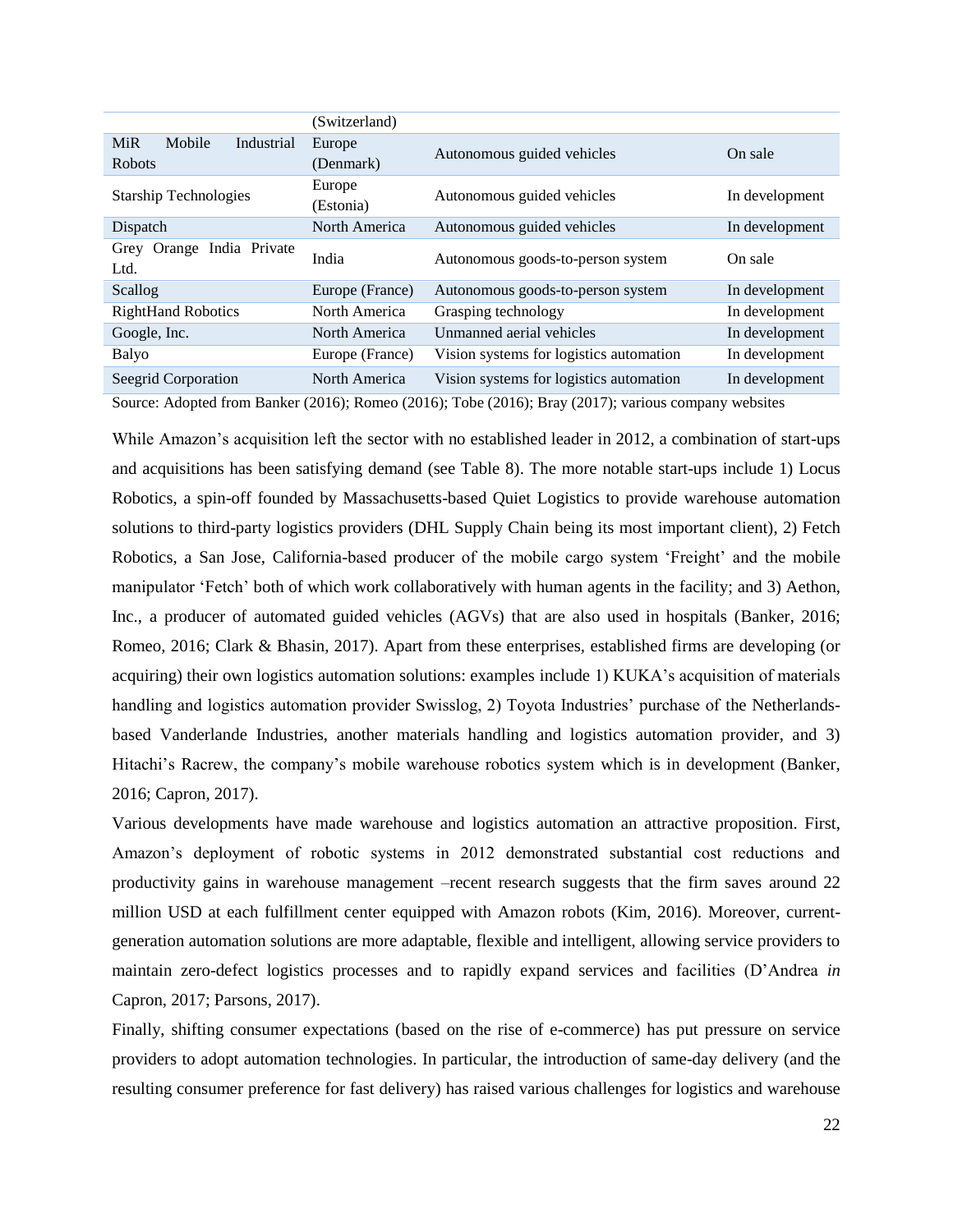management such as 1) maintenance of multiple distribution facilities which often are located in rural areas have labor-related problems, 2) exacerbation of the 'last-mile' problem as goods are delivered directly to households, bypassing the retail stores. Robotics seemingly offer viable solutions to these issues (Clark & Bhasin, 2016; Romeo, 2016; Harnett & Kim, 2017; Bray, 2017).

#### **5. Robotics and Industry 4.0: Opportunities and challenges**

Despite its far-reaching effects and the current advances in relevant technologies, Industry 4.0 is in its infancy, and particularly in those aspects related to robotics. Significant problems need to be overcome for the operationalization of Industry 4.0.

First, considerably more research is needed into autonomous systems for emergent **self-organization** among production cells to enable learning capabilities and dynamic and evolvable reconfigurations (Leitão, 2009; Brettel et al., 2014). Such advances would allow systems to react faster, contribute to better decision making processes, increase the capability for small-lot production, and be more effective at helping enterprises identify constraints and opportunities (Brettel et al., 2014). In addition to work on the autonomy-related limits of existing agent technologies, there is emerging research and several ongoing projects on bio-inspired robot designs which would make it possible to build robots that mimic natural morphologies and self-organization (e.g. animal-like movements, self-organization and self-assembly behaviors in nature) (Pfeifer et al., 2007).

At firm level, the main issues are **firm capabilities and cyber-security**. RMS Robots is impeded by lack of powerful IT-systems and their integration with other systems, and inadequate employee-knowledge of production processes (Brettel et al., 2014). Leitão (2009) discusses similar issues related to user acceptance among enterprise managers and directors of emergent terminologies and distributed approaches to problem-solving. Also, achieving horizontal integration across heterogeneous institutions may be problematic due to trust and data protection issues, and security related to firm know-how and customer information (Jazdi, 2014; Wang et al., 2015a; Brettel et al., 2014). Existing system configurations continue to have vulnerabilities: an entire PLC network is easily accessible by a single search engine such as SHODAN (Wang et al., 2015a). In recent years, the US DHS issued warnings about hacking at industrial sites; vulnerabilities and actual hostile hackings have occurred in both private and public-sector facilities systems in recent years (Wang et al., 2015a).

At the shop-floor level, there are difficulties related to **components and agent configurations**. For instance, RFID-sensor tags are impaired in the presence of water and large amounts of metal (Brettel et al., 2014). Moreover, there are conflict resolution issues, production deadlocks, and handling production disturbances among intelligent agents during execution and negotiation (Wang et al., 2016; Monostori, 2014). When human agents are introduced into production dynamics, challenges arise related to the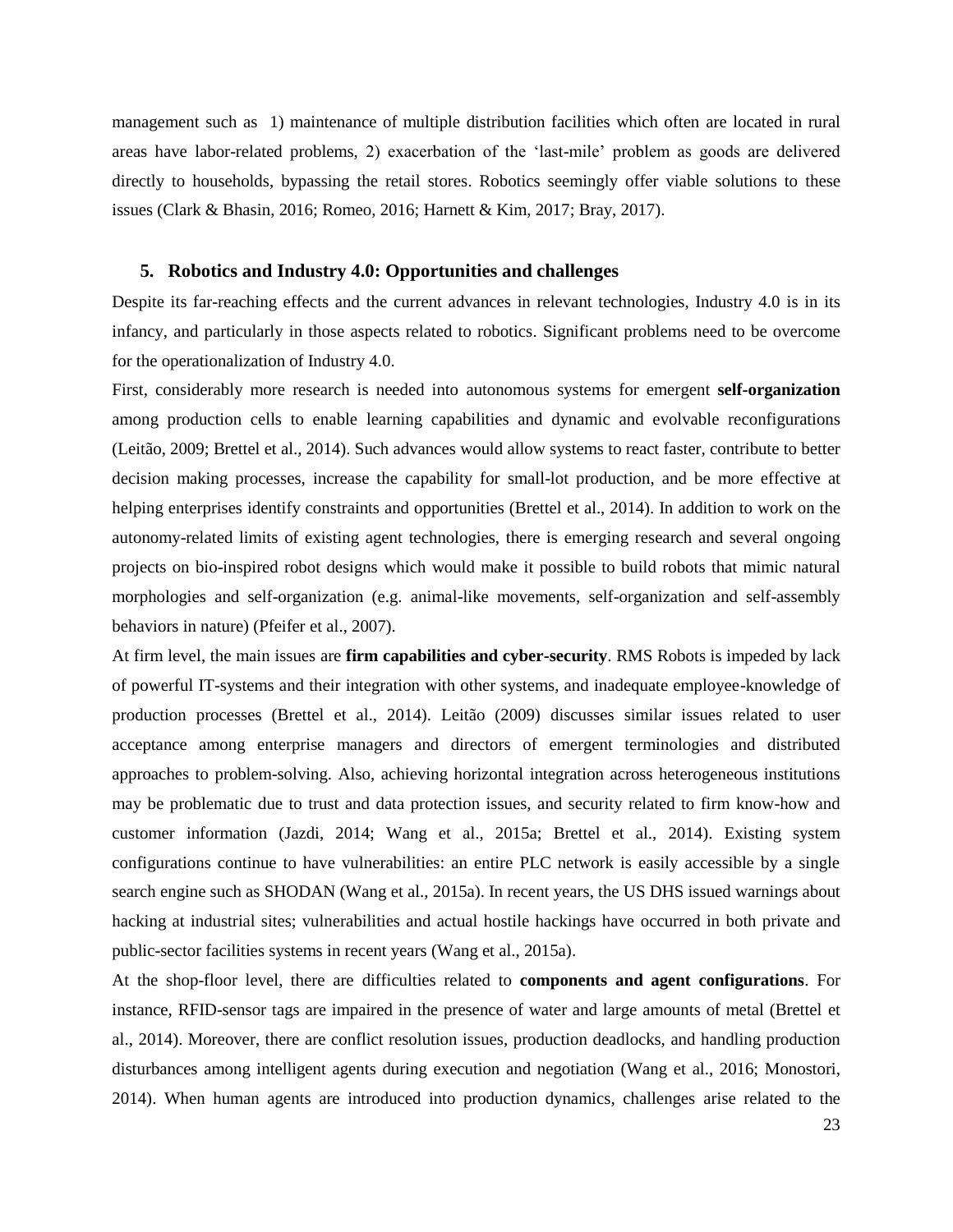optimal configuration between machine self-organization and appropriate control methods (Monostori, 2014; Wang et al., 2015a). Nevertheless, continued improvements in smart factory pre-conditions seem to be addressing the issue of production deadlocks, and improvements to agents' decision making are already being explored (Wang et al., 2016). In relation to components, research is being conducted on digital twins which provide predictive capabilities through simulation (Rosen et al., 2015), and prognostics and health management techniques (e.g. a 'time machine' snapshot stored in the cloud) used to achieve self-awareness and self-prediction (Lee et al., 2014, 2015).

Finally, there are **interoperability, design and data standardization issues**. Existing ontologies in industrial applications are often proprietary, simplistic and hierarchical structures of concepts (Leitāo, 2009). While there is a great deal of research on ontology methods, protocols and semantic interoperability (Pĕchouček & Mařík, 2008; Wang et al., 2016), work is needed on integrating entire systems with related technologies (e.g. RFID technologies, wireless networks, etc. (Leitāo, 2009). Table 9 provides a summary of the challenges and opportunities discussed above, ranked by its proximity to advancements in robotics research.

| <b>Challenges</b>                                          | <b>Specific issues</b>                              | <b>Research opportunities</b>                                                                                                                       |
|------------------------------------------------------------|-----------------------------------------------------|-----------------------------------------------------------------------------------------------------------------------------------------------------|
|                                                            |                                                     | Alternative agent systems, e.g. bio-inspired robot designs (Pfeifer,<br>et al., 2007)                                                               |
|                                                            |                                                     | Adaptability and prediction mechanisms in agent-based systems,<br>particularly regarding production disturbances (Leitão, 2009;<br>Monostori, 2014) |
| Emergent self-<br>organization among<br>autonomous systems | Multi-agent<br>systems (MAS)                        | Distributive and autonomous capabilities (Shen, et al., 2006;<br>Pěchouček & Mařík, 2008)                                                           |
|                                                            |                                                     | Continued investigation on ontology methods and contract net<br>protocols (CNP) (Wang et al., 2015b)                                                |
|                                                            | Holonic<br>manufacturing<br>systems (HMS)           | Consistency, reliability, and interoperability with available<br>computing systems (Babiceanu & Chen, 2006)                                         |
| Components and agent<br>configurations                     | Sensor<br>technologies                              | development of related<br><b>RFID</b><br>Continued<br>technologies,<br>technologies (Pěchouček & Mařík, 2008; Brettel et al., 2014)                 |
|                                                            | Production<br>deadlocks<br>and<br>agent negotiation | Introduction of digital twins that provide predictive capabilities<br>through simulation (Rosen et al., 2015)                                       |

**Table 9.** Select Industry 4.0 challenges and research opportunities, ranked by proximity to robotics research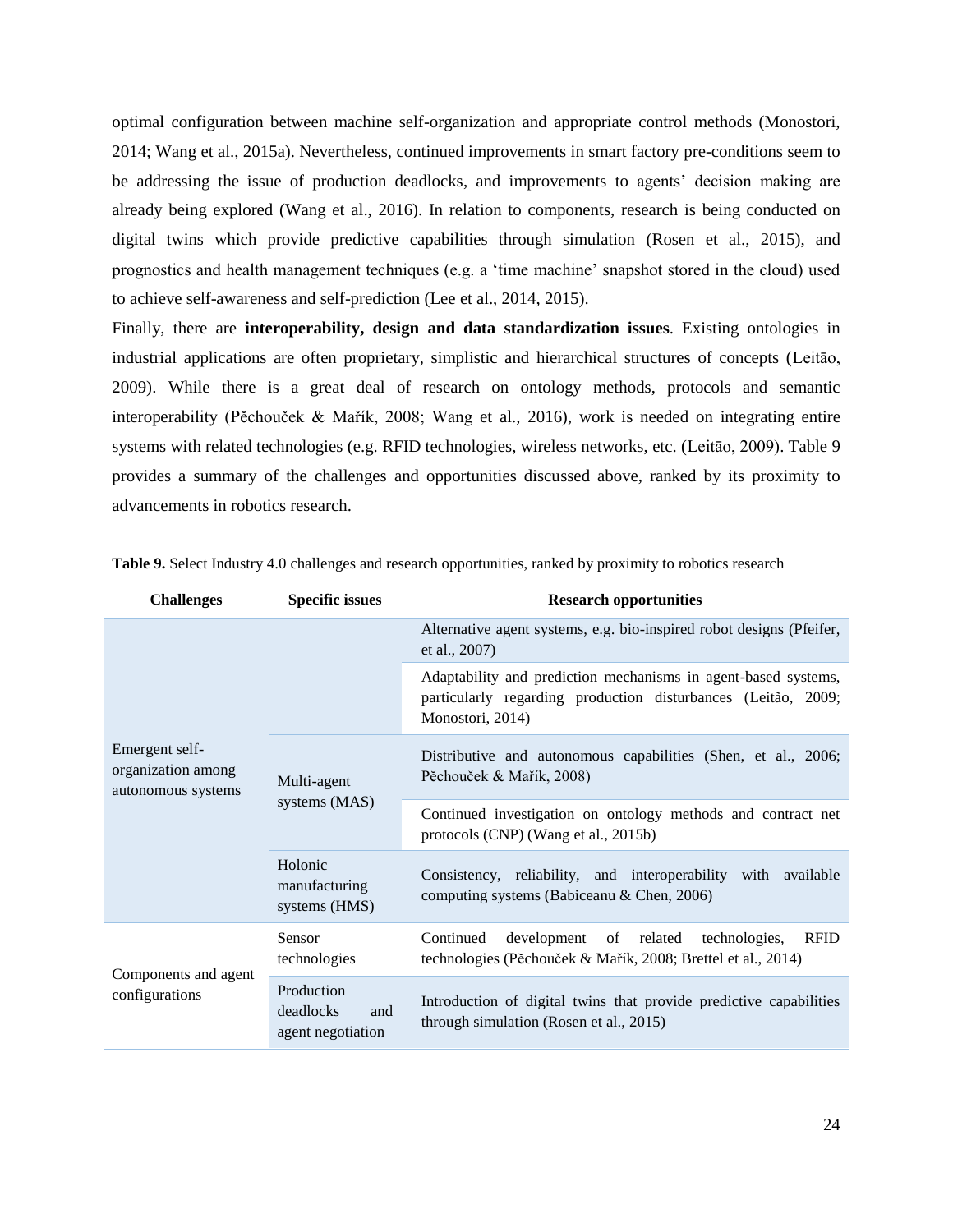| Human-machine<br>symbiosis                            |                           | Development of prognostics and health management techniques,<br>e.g. remote diagnostics, time machine snapshots (Jazdi, 2014; Lee<br>et al., 2014; Lee et al., 2015) |
|-------------------------------------------------------|---------------------------|----------------------------------------------------------------------------------------------------------------------------------------------------------------------|
|                                                       |                           | Inclusion of human agents in system architecture design                                                                                                              |
|                                                       |                           | Development of user interfaces that allow for human interference,<br>e.g. context-sensitive and context-broker systems (Gorecky et al.,<br>2014)                     |
|                                                       |                           | Development of user assistance systems (Gorecky et al., 2014)                                                                                                        |
| Interoperability, design, and data<br>standardization |                           | Harmonization of ontology methods, protocols, and semantic<br>interoperability (Pěchouček & Mařík, 2008; Wang et al., 2016)                                          |
|                                                       |                           | Identification and understanding of the relevant information in<br>manufacturing big data (Wang et al., 2015b)                                                       |
|                                                       |                           | Continued integration of autonomous systems with related<br>technologies, e.g. RFID technologies, wireless networks, etc.<br>(Leitão, 2009)                          |
|                                                       |                           | Integration and accessibility of virtual systems, e.g. virtual reality<br>(VR), simulation (Brettel et al., 2014; Monostori, 2014)                                   |
| User acceptance                                       | Unit predictability       | Autonomous system behavior must remain predictable and stable<br>for human workers (Leitão, 2009)                                                                    |
|                                                       | Accessible<br>integration | Methodologies development that support easy, fast, transparent<br>and re-usable integration of physical automation devices (Leitão,<br>2009)                         |
|                                                       |                           | Enterprise integration for SMEs that have isolated, heterogeneous,<br>and obsolete legacy systems (Shen et al., 2006; Brettel et al., 2014)                          |
| Data protection and cyber-security                    |                           | Continued development of cyber-security related technologies                                                                                                         |

Source: author's analysis

# **6. Conclusion**

The development of AI has triggered new waves of technological investments in robots, and the establishment of a worldwide market at the core of Industry 4.0. Although both demand and supply of robots continue to be concentrated on a small group of countries - China, Japan, the US, Germany and Italy - multi-million programs have been launched at the global level with the support of research centers and universities. While in manufacturing intermediate demand for robots from car makers is pivotal, there is a dramatic expansion of human-machine and machine-machine interaction in the health-care and medical sectors, and in logistics.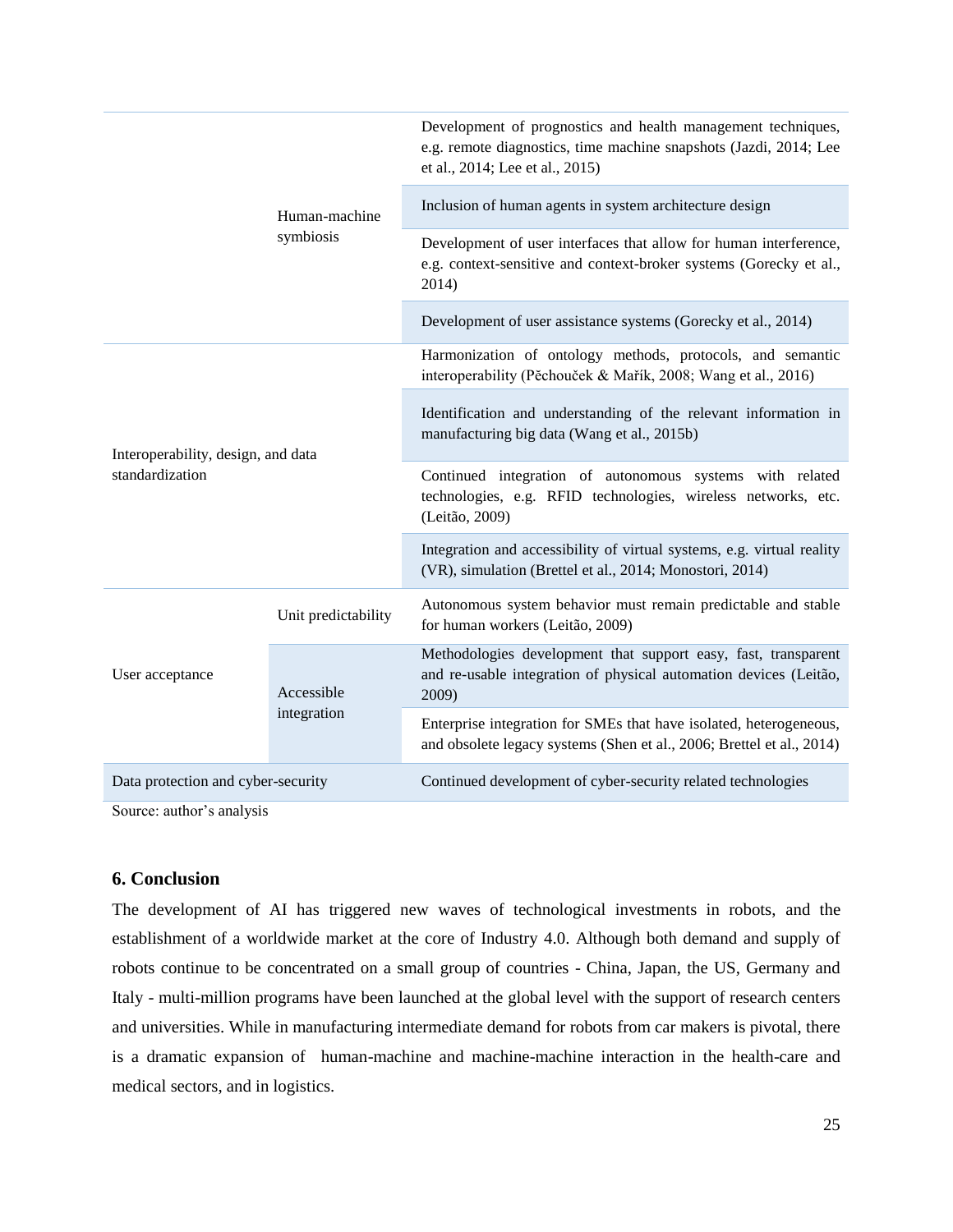From a technological perspective, the former distinction between industrial and service robots has been challenged recently by the rise of collaborative robots or co-bots which are easy-to-use and can adapt very well to diverse human-related needs.

We have yet to enter the robot age; there are many problems that need to be addressed. Self-organization and interoperability of CPS need further development to achieve complete automation of firms. On the human side, use of data is a major problem, and the ethical consequences of ubiquitous robotics more generally remains underrated. Eventual legitimate evaluation of the substitution of human labor and related technological unemployment must include provision of digital literacy and education programs to generate the new capabilities required by this future current technological revolution.

# **References**

- ABB Group. (2016). Special report: Robotics ABB group. *ABB Review*. Retrieved from <http://library.e.abb.com/>
- ABI Research. (2016). The Massachusetts robotics cluster: Massachusetts technology collaborative. *Massachusetts Technology Collaborative*. Retrieved from<http://www.masstech.org/>
- Albu-Schäffer, A., Haddadin, S., Ott, C., Stemmer, A., Wimböck, T., & Hirzinger, G. (2007). The DLR lightweight robot: Design and control concepts for robots in human environments. *Industrial Robot: An International Journal*, *34*(5), 376-385.
- Anandan, T.M. (2015). Robotics 2015 and beyond: Collaboration, connectivity, convergence. *Robotics Industries Association*. Retrieved from<http://www.robotics.org/>
- Asada, H.H. (2005). Robot mechanisms. *Introduction to Robotics*, *3*. Retrieved from<http://ocw.mit.edu/>
- Babiceanu, R.F., & Chen, F.F. (2006). Development and applications of holonic manufacturing systems: A survey. *Journal of Intelligent Manufacturing*, *17*(1), 111-131.
- Bajpai, P. (2017). An in-depth look at Baidu's (BIDU) artificial intelligence aspirations. *NASDAQ*. Retrieved from<http://www.nasdaq.com/>
- Banker, S. (2016). Robots in the warehouse: It's not just Amazon. *Forbes*. Retrieved from <http://www.forbes.com/>
- BARA. (2017a). Robot grippers & end effectors. Retrieved from<http://www.bara.org.uk/>
- BARA. (2017b). Robots. Retrieved fro[m http://www.bara.org.uk/](http://www.bara.org.uk/)
- Bland, B. (2016). China's robot revolution. *Financial Times*. Retrieved from<http://www.ft.com/>
- Bogue, R. (2016). Europe continues to lead the way in the collaborative robot business. *Industrial Robot: An International Journal*, *43*(1), 6-11.
- Boston Consulting Group. (2015). Industry 4.0: The future of productivity and growth in manufacturing industries. *Boston Consulting Group*, *14*.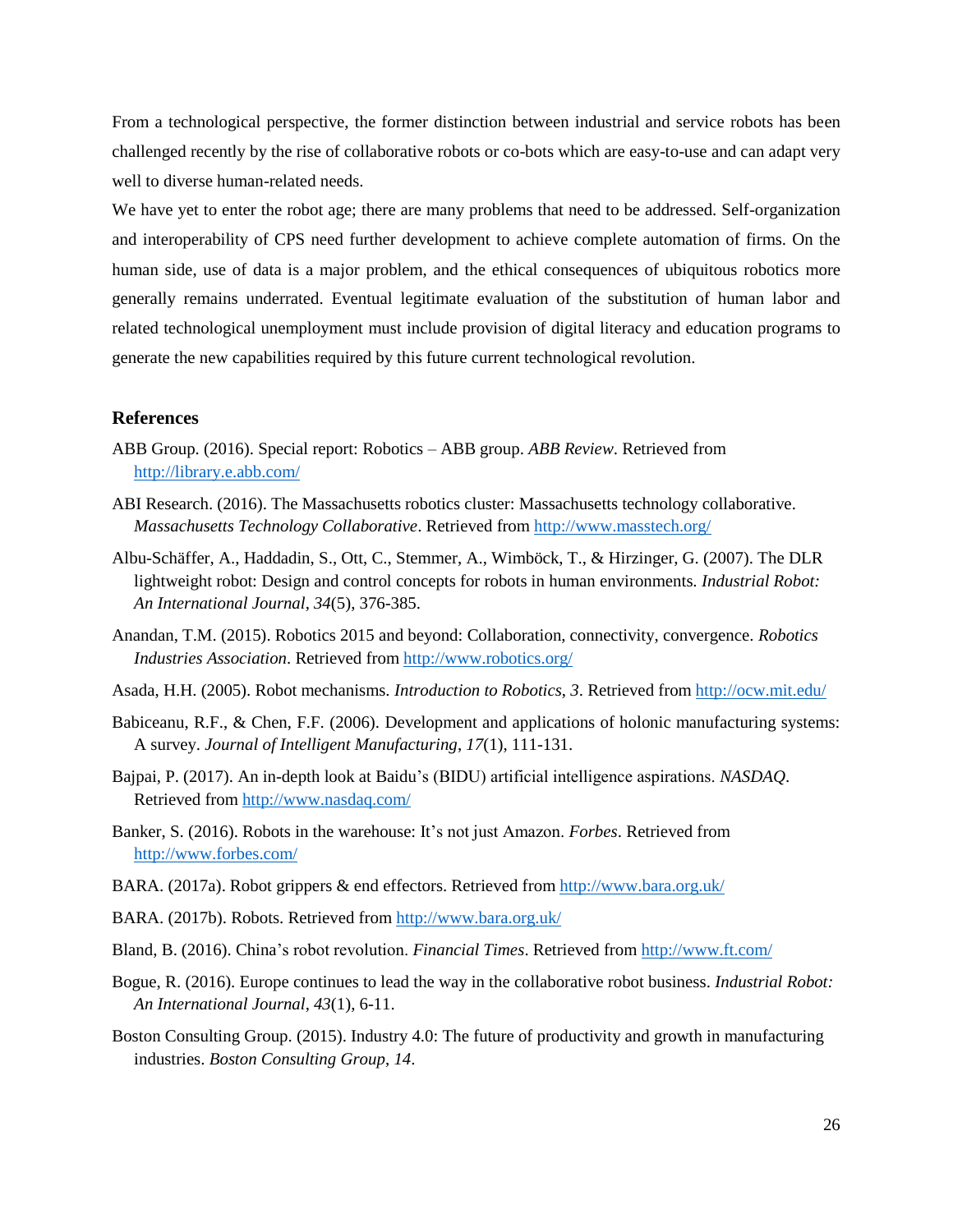- Boston Consulting Group. (2015). The robotics revolution: The next great leap in manufacturing. *BCG Perspectives*. Retrieved from<https://www.bcgperspectives.com/>
- Bray, H. (2017). Robots taking over in warehouses. *Boston Globe*. Retrieved from <http://www.bostonglobe.com/>
- Brettel, M., Friederichsen, N., Keller, M., & Rosenberg, M. (2014). How virtualization, decentralization and network building change the manufacturing landscape: An Industry 4.0 perspective. *International Journal of Mechanical, Industrial Science and Engineering*, *8*(1), 37-44.
- Cambridge Medical Robotics. (2017). Developing the next-generation universal robotic system for minimal access surgery. Retrieved from<http://cmedrobotics.com/>
- Capron, J. (2017). A look into logistics automation investment commentary. *ROBO Global*. Retrieved from<http://roboglobal.com/>
- Carlisle, B. (2000). Robot mechanisms. *Adept Technology, Inc*. In 2000 IEEE International Conference on Robotics & Automation. San Francisco: California.
- Chougule, S. (2016). Hyundai tests medical robots as prelude to global markets. *Robotics Business Review.* Retrieved from<http://www.roboticsbusinessreview.com/>
- Christensen, H. I., Batzinger, T., Bekris, K., Bohringer, K., Bordogna, J., Bradski, G., ... & Eastman, R. (2016). A roadmap for US robotics: From internet to robotics 2016 Edition. *Computing Community Consortium*.
- Clark, P. & Bhasin, K. (2017). Amazon's robot war is spreading. *Bloomberg Technology*. Retrieved from <http://www.bloomberg.com/>
- Clark, P., & Bhasin, K. (2016). Retailers fuel a warehouse boom, racing to keep up with Amaz0n. Retrieved from<http://www.bloomberg.com/>
- Columbus, L. (2017). McKinsey's state of machine learning and AI. *Forbes*. Retrieved from <http://www.forbes.com/>
- Consortium on Cognitive Science Instruction. (2017). Parts of a robot. Retrieved from http://www.mind.ilstu.edu/
- Coradeschi, S., Ishiguro, H., Asada, M., Shapiro, S.C., Thielscher, M., Breazeal, C., ... & Ishida, H. (2006). Human-inspired robots. *IEEE Intelligent Systems*, *21*(4), 74-85.
- Cuban, M. (2016). Dear Mr. President, my suggestion for infrastructure spending. Retrieved from <http://blogmaverick.com/>
- Delnondedieu, Y., & Troccaz, J. (1995, November). PADyC: A Passive Arm with Dynamic Constraints; A prototype with two degrees of freedom. In Proc. IEEE Conf. Med. Robotics Comp. Assisted Surgery, 173-180.
- Deloitte Consulting UK. (2015). The robots are coming: A Deloitte insight report. Retrieved from [https://www.deloitte.com](https://www.deloitte.com/)
- Demaitre, E. (2016). U.K. companies grabs a slice of the surgical robotics market. *Robotics Business Review.* Retrieved from<http://www.roboticsbusinessreview.com/>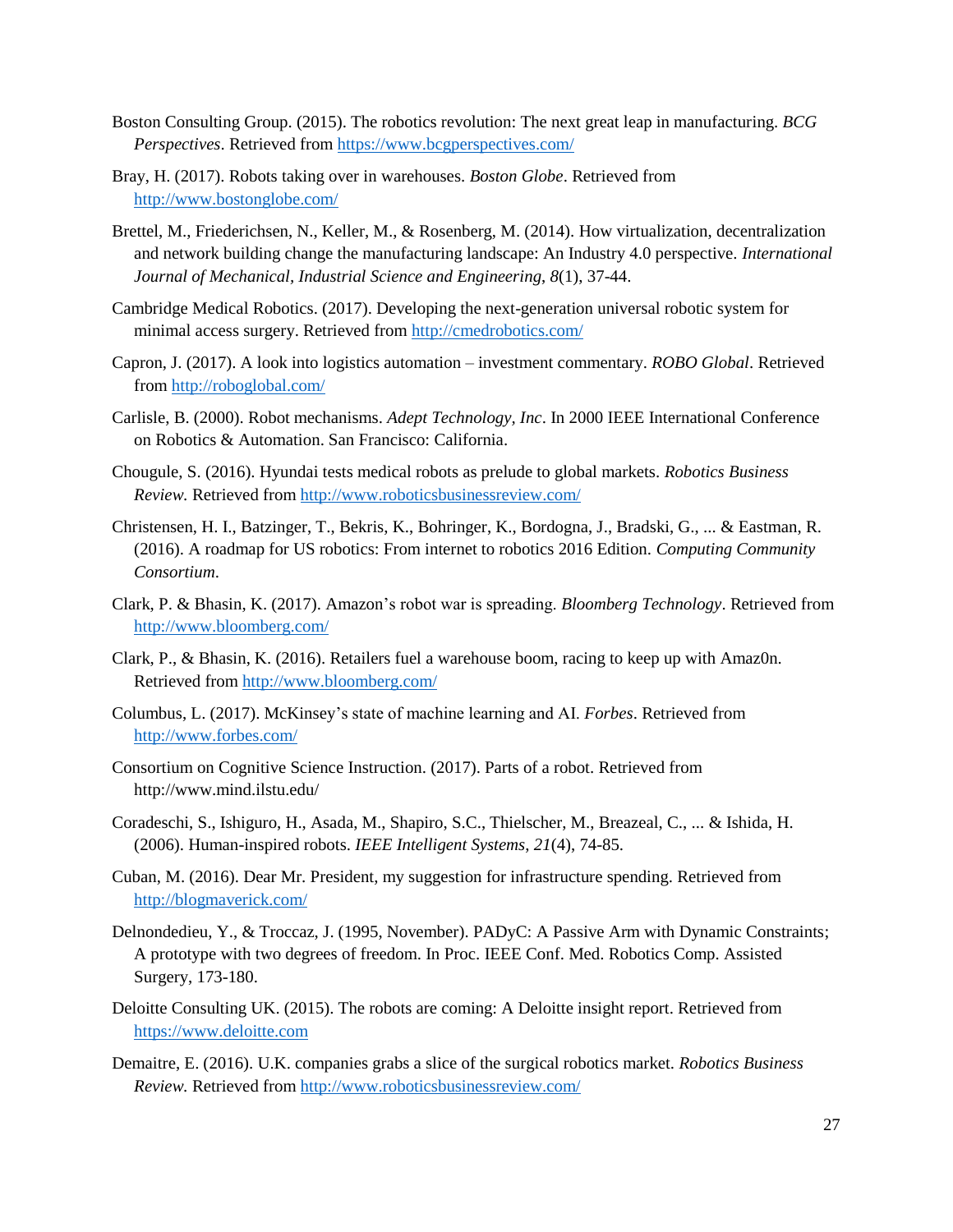- Deutsche Bank Research. (2014). Industry 4.0: Huge potential for value creation waiting to be tapped. Retrieved from [http://www.dbresearch.com](http://www.dbresearch.com/)
- Euromonitor International. (2017). Industry 4.0: China to challenge Germany in race for Industry 4.0 adoption. Retrieved from<http://blog.euromonitor.com/>
- Gorecky, D., Schmitt, M., Loskyll, M., & Zühlke, D. (2014, July). Human-machine-interaction in the Industry 4.0 era. In *Industrial Informatics (INDIN)*, 2014 12th IEEE International Conference, 289- 294. IEEE.
- GTAI. (2017). The robotics & automation industry in Germany. Retrieved from<http://www.gtai.de/>
- Guizzo, E. (2012). Amazon acquires Kiva systems for \$775 million. *IEEE Spectrum*. Retrieved from <http://spectrum.ieee.org/>
- Harnett, S. & Kim, Q. (2017). Online retail boom means more warehouse workers, and robots to accompany them. *NPR*. Retrieved from<http://www.npr.org/>
- Helms, E., Schraft, R.D., & Hagele, M. (2002). rob@ work: Robot assistant in industrial environments. In *Robot and Human Interactive Communication, 2002. Proceedings. 11th IEEE International Workshop on* (pp. 399-404). IEEE.
- Hermann, M., Pentek, T., & Otto, B. (2016, January). Design principles for Industrie 4.0 scenarios. In *System Sciences (HICSS)*, 2016 49th Hawaii International Conference, 3928-3937. IEEE.
- Hong, J. (2017). South Korea to boost its robot industry with a new development initiative. Retrieved from<http://www.rvo.nl/>
- Hyun-chae, C. (2016). Leading micro-robotics research. *The Korea Times*. Retrieved from <http://www.koreatimes.co.kr/>
- IFR International Federation of Robotics. (2016a). Classification of service robots by application areas. Retrieved from<http://ifr.org/>
- IFR International Federation of Robotics. (2016b). Industrial robots definition and classification. Retrieved from<http://ifr.org/>
- IRF International Federation of Robotics. (2016c). World Robotics Report 2016.
- IFR International Federation of Robotics. (2017). World Robotics Report 2017.
- IFR International Organization for Standardization. (2012). ISO-Standard 8373.
- Intuitive Surgical, Inc. (2017). SEC Form 10-K Annual Report 2017. Retrieved from SEC EDGAR database:<http://www.sec.gov/>
- Jazdi, N. (2014, May). Cyber physical systems in the context of Industry 4.0. In *Automation, Quality and Testing, Robotics*, 2014 IEEE International Conference, 1-4. IEEE.
- Kagermann, H., Helbig, J., Hellinger, A., & Wahlster, W. (2013). Recommendations for Implementing the strategic initiative INDUSTRIE 4.0: Securing the future of German manufacturing industry; final report of the Industrie 4.0 working group. Forschungsunion.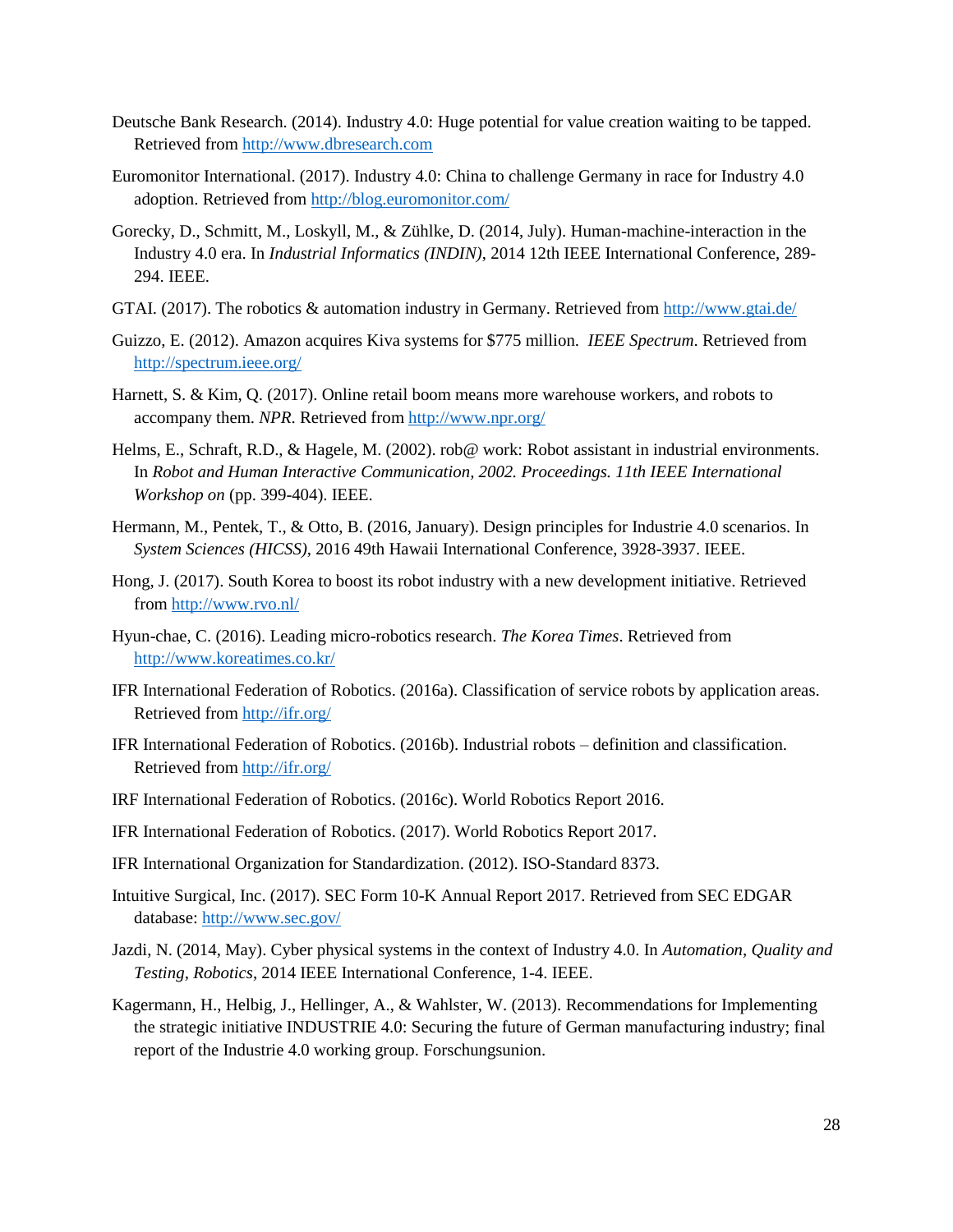- Keisner, C.A., Raffo, J., & Wunsch-Vincent, S. (2015). Breakthrough technologies: robotics, innovation and intellectual property. *World Intellectual Property Organization: Economics and Statistics Series*, *30*.
- Kim, E. (2016). Amazon's \$775 million deal for robotics company Kiva is starting to look really smart. *Business Insider*. Retrieved from<http://www.businessinsider.com/>
- Knight, W. (2016). China is building a robot army of model workers. *MIT Technology Review*. Retrieved from<http://www.technologyreview.com/>
- KPMG. (2016). Social robots. Retrieved from http://kpmg.com/
- Krüger, J., Lien, T.K., & Verl, A. (2009). Cooperation of human and machines in assembly lines. *CIRP Annals-Manufacturing Technology*, *58*(2), 628-646.
- Lau, S.D. (2005). Final report: Experimental study of robotic assembly and force control tasks. Retrieved from the Washington University in St. Louis Department of Electrical & Systems Engineering website: [http://ese.wustl.edu](http://ese.wustl.edu/)
- Lawton, J. (2016a). The collaborative robot market is set for phenomenal growth (part 1). *Rethink Robotics*. Retrieved from<http://www.rethinkrobotics.com/>
- Lawton, J. (2016b). The collaborative robot market is set for phenomenal growth (part 2). *Rethink Robotics*. Retrieved from<http://www.rethinkrobotics.com/>
- Lee, J., Bagheri, B., & Kao, H. A. (2015). A cyber-physical systems architecture for Industry 4.0-based manufacturing systems. *Manufacturing Letters*, *3*, 18-23.
- Lee, J., Bagheri, B., & Kao, H.A. (2014). Recent advances and trends of cyber-physical systems and big data analytics in industrial informatics. In International Proceeding of Int Conference on Industrial Informatics (INDIN), 1-6.
- Leigh, N. G., & Kraft, B. R. (2017). Emerging robotic regions in the United States: insights for regional economic evolution. Regional Studies, 1-13.
- Leitão, P. (2009). Agent-based distributed manufacturing control: A state-of-the-art survey. *Engineering Applications of Artificial Intelligence*, *22*(7), 979-991.
- Lundin, M., and Eriksson, S. (2016). Artificial intelligence in Japan. R&D, market and industry analysis. *EU-Japan Centre for Industrial Cooperation.* Retrieved from [http://www.EUbusinessinJapan.eu/](http://www.eubusinessinjapan.eu/)
- Luxton, E. (2016). This factory is replacing robots with humans. *World Economic Forum*. Retrieved from <http://www.weforum.org/>
- Macquarie Research. (2016). Robots. Retrieved from<http://www.macquarieresearch.com/>
- Manjoo, F. (2017). How to make America's robots great again. *The New York Times.* Retrieved from <http://www.nytimes.com/>
- Meyer, K.E. (2016). China's big bid for Germany's Industry 4.0 technology. *Forbes*. Retrieved from <http://www.forbes.com/>
- MHI. (2017). Industrial robots. Retrieved from<http://www.mhi.org/>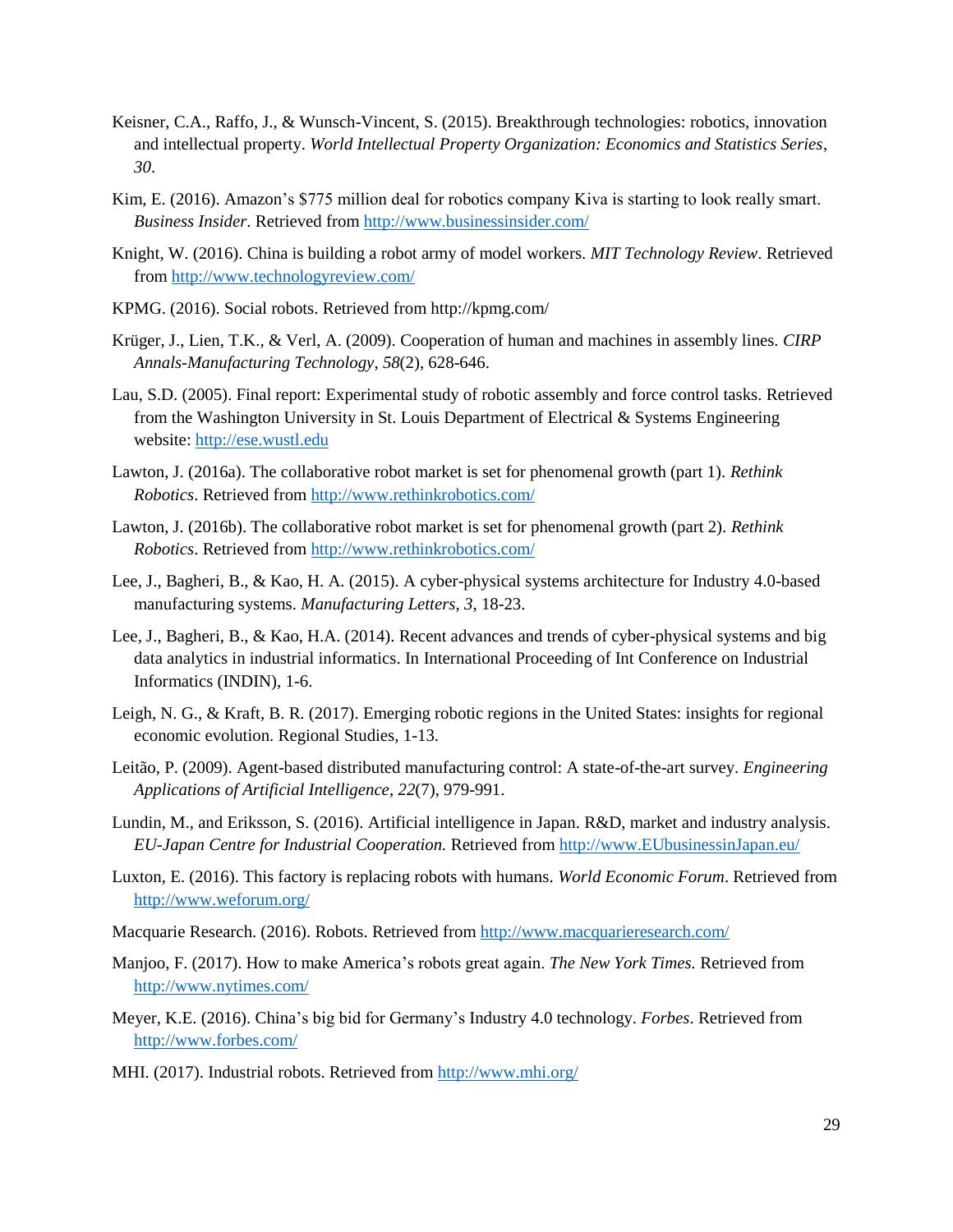- Michalos, G., Makris, S., Papakostas, N., Mourtzis, D., & Chryssolouris, G. (2010). Automotive assembly technologies review: Challenges and outlook for a flexible and adaptive approach. *CIRP Journal of Manufacturing Science and Technology*, *2*(2), 81-91.
- MIT Technology Review. (2016). Italy transforms itself into a high-tech hotbed. Retrieved from <http://www.technologyreview.com/>
- Monostori, L. (2014). Cyber-physical production systems: Roots, expectations and R&D challenges. *Procedia CIRP*, *17*, 9-13.
- Morris, A. (2016). 20 years later: Cobots co-opt assembly lines. Northwestern University: McCormick School of Engineering. Chicago: Illinois.
- Nisen, M. (2014). Toyota is becoming more efficient by replacing robots with humans. *Quartz*. Retrieved from<http://qz.com/>
- Pape, J.P. (2017). France should look to robotics. *Universal Robots*. Retrieved from [http://blog.universal](http://blog.universal-robots.com/)[robots.com/](http://blog.universal-robots.com/)
- Parsons, M. (2017). Automation and robotics: The supply chain of the future. *Supply Chain Digital*. Retrieved from<http://www.supplychaindigital.com/>
- Pearson, J. (2015). The sheer difficulty of defining what a robot is. *Vice Magazine*. Retrieved from <http://motherboard.vice.com/>
- Pĕchouček, M., & Mařík, V. (2008). Industrial deployment of multi-agent technologies: Review and selected case studies. *Autonomous Agents and Multi-Agent Systems*, *17*(3), 397-431.
- Perlongo, K. (2016). Robohub roundtable: Why is it so difficult to define 'robot'?. *Robohub*. Retrieved from<http://robohub.org/>
- Pew Research Center. (2014). AI, robotics, and the future of jobs. Retrieved from <http://www.pewinternet.org/>
- Pfeifer, R., Lungarella, M., & Iida, F. (2007). Self-organization, embodiment, and biologically inspired robotics. *Science*, *318*(5853), 1088-1093.
- PwC. (2014). The new hire: How a new generation of robots is transforming manufacturing. Retrieved from<https://www.pwc.com/>
- PwC. (2017). Artificial Intelligence and Robotics: Leveraging artificial intelligence and robotics for sustainable growth. *PwC India*. Retrieved from [www.pwc.in/publications/](http://www.pwc.in/publications/)
- Robotic Industries Association (RIA). (2017). Defining the industrial robot industry and all it entails. Retrieved from<http://www.robotics.org/>
- Robotics Business Review. (2015). Samsung Electronics launches new \$100M robotics lab. Retrieved from<http://www.roboticsbusinessreview.com/>
- Robotics Business Review. (2017). Meet the 2017 RBR50: Top 50 robotics companies. Retrieved from <http://www.roboticsbusinessreview.com/>
- RIA Robotics Industries Association . (2017). Company profile robotics industries association. Retrieved from<http://robotics.org/>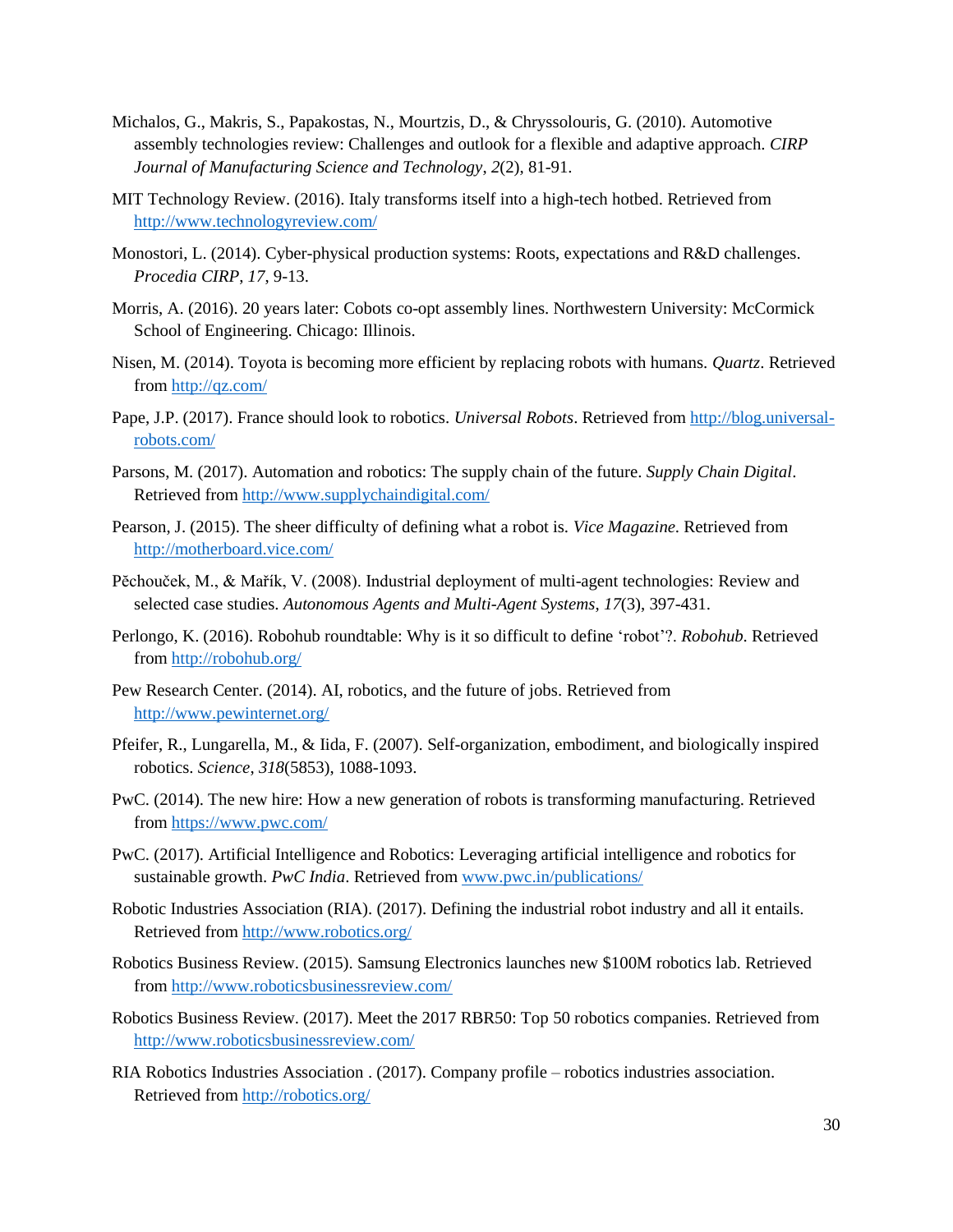- Romeo, J. (2016). Robots at the warehouse: Changing the face of modern logistics. *Robotics Business Review*. Retrieved from<http://www.roboticsbusinessreview.com/>
- Rosen, R., von Wichert, G., Lo, G., & Bettenhausen, K.D. (2015). About the importance of autonomy and digital twins for the future of manufacturing. *IFAC-PapersOnLine*, *48*(3), 567-572.
- Ross, L.T., Fardo, S.W., Masterson, J.W., & Towers, R.L. (2010). Robotics: Theory and industrial applications. Goodheart-Willcox Company.
- Rusli, E.M. (2012). Amazon.com to acquire manufacturer of robotics. *The New York Times Dealbook.* Retrieved from<http://dealbook.nytimes.com/>
- Schuman, M. (2017). China, like U.S., struggles to revive industrial heartland. *The New York Times.* Retrieved from<http://www.nytimes.com/>
- Schwab, K. (2017). The fourth industrial revolution. Penguin UK.
- Shah, J., Wiken, J., Williams, B., & Breazeal, C. (2011, March). Improved human-robot team performance using chaski, a human-inspired plan execution system. In *Proceedings of the 6th international conference on Human-robot interaction* (pp. 29-36). ACM.
- Shen, W., Hao, Q., Yoon, H.J., & Norrie, D.H. (2006). Applications of agent-based systems in intelligent manufacturing: An updated review. *Advanced engineering Informatics*, *20*(4), 415-431.
- Statt, N. (2017). America may miss out on the next industrial revolution. *Verge*. Retrieved from http://www.theverge.com/
- Struijk, B. (2011). Robots in human societies and industry. *Technology*, *10*(1), 183-195.
- Taplin, N. (2016). China's robotics rush shows how its debt can get out of control. *Reuters*. Retrieved from<http://www.reuters.com/>
- The EU Framework Program for Research and Innovation. (2014). What is horizon 2020? Retrieved from <http://ec.europa.eu/>
- The Robot Report. (2018). The Robot Report database on firm funding. Retrieved from <http://www.therobotreport.com/>
- Tobe, F. (2012). 1,000 robot makers! Retrieved from *The Robot Report*. [http://www.everything](http://www.everything-robotic.com/)[robotic.com/](http://www.everything-robotic.com/)
- Tobe, F. (2015a). The Robot Report's global directory and map exceeds 4,000 entries. *The Robot Report*. Retrieved from [http://www.therobotreport.com](http://www.therobotreport.com/)
- Tobe, F. (2015b). Why co-bots will be a huge innovation and growth driver for robotics industry. *IEEE Spectrum*. Retrieved from<http://spectrum.ieee.org/>
- Tobe, F. (2016). AUTOMATICA 2016: Digitalization and collaborative robotics. *The Robot Report*. Retrieved from<http://www.therobotreport.com/>
- Tobe, F. (2017a). China's strategic plan for a robotic future is working: 500+ Chinese robot companies. *The Robot Report*. Retrieved from<http://www.therobotreport.com/>
- Tobe, F. (2017b). Over \$19 billion paid to acquire 50 robotics companies in 2016. *The Robot Report*. Retrieved from<http://www.therobotreport.com/>